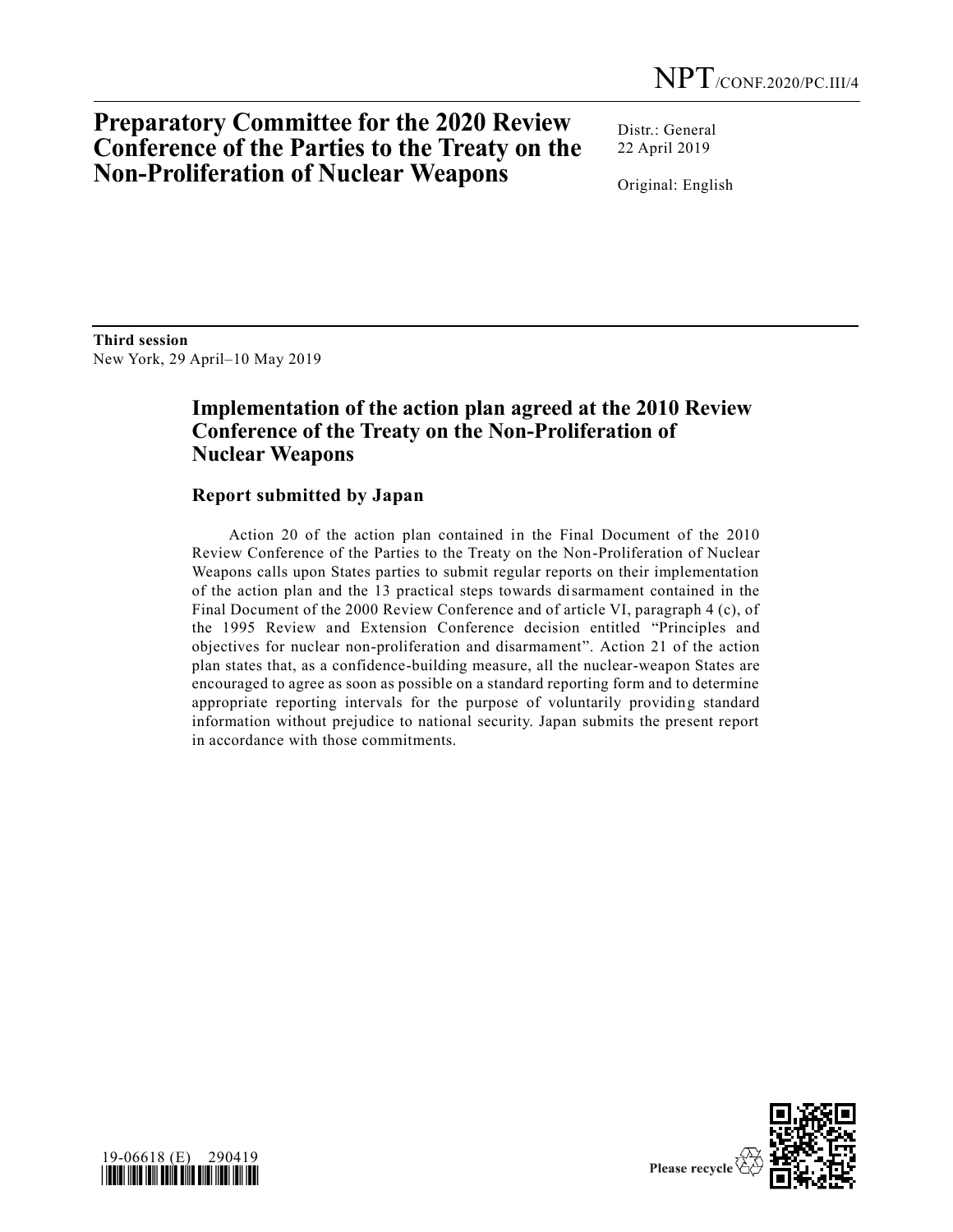#### **I. Nuclear disarmament**

**1**. All States parties commit to pursue policies that are fully compatible with the Treaty and the objective of achieving a world without nuclear weapons.

As the only country ever to have suffered atomic bombings during war, Japan remains strongly committed to strengthening the Non-Proliferation Treaty regime on all of its three pillars and moving closer towards a world free of nuclear weapons.

Japan is of the view that in order to take steps towards a world free of nuclear weapons, it is essential to build up practical and concrete measures on the basis of cooperation between nuclearweapon States and non-nuclear-weapon States, while not losing sight of a clear recognition of the humanitarian aspects of the use of nuclear weapons and an objective assessment of the severe international security environment.

- Japan has been playing an active role in the Non-Proliferation and Disarmament Initiative, a crossregional group of non-nuclear-weapon States that is committed to the Non-Proliferation Treaty as the essential foundation for the achievement of nuclear disarmament and as the cornerstone of the global nuclear non-proliferation regime, and has proposed concrete and effective measures to move forward with nuclear disarmament.
- In May 2017, Japan announced the establishment of the Group of Eminent Persons for Substantive Advancement of Nuclear Disarmament, which consists of 17 experts as follows: 7 Japanese experts, including the Chairperson, and 10 foreign experts from nuclear-weapon States and non-nuclear-weapon States. The Group has met four times so far. Following the second meeting, held in March 2018, it submitted recommendations to Foreign Minister Taro Kono. These were also provided to the Preparatory Committee for the 2020 Review Conference of the Parties to the Treaty on the Non-Proliferation of Nuclear Weapons at its second session, held in Geneva in April/May 2018.
- Japan is committed to making progress in concrete and practical measures by, among other things, promoting the transparency of nuclear forces, submitting resolutions to the General Assembly calling for united action towards the total elimination of nuclear weapons, making active contributions towards an early entry into force of the Comprehensive Nuclear-Test-Ban Treaty, pursuing the early commencement of negotiations on a treaty banning the production of fissile material for use in nuclear weapons or other nuclear explosive devices (fissile material cut-off treaty) and participating actively in discussions on nuclear disarmament verification;
- Japan has been engaged in raising awareness of the reality of atomic bombings and the clear recognition of their humanitarian consequences across borders and generations.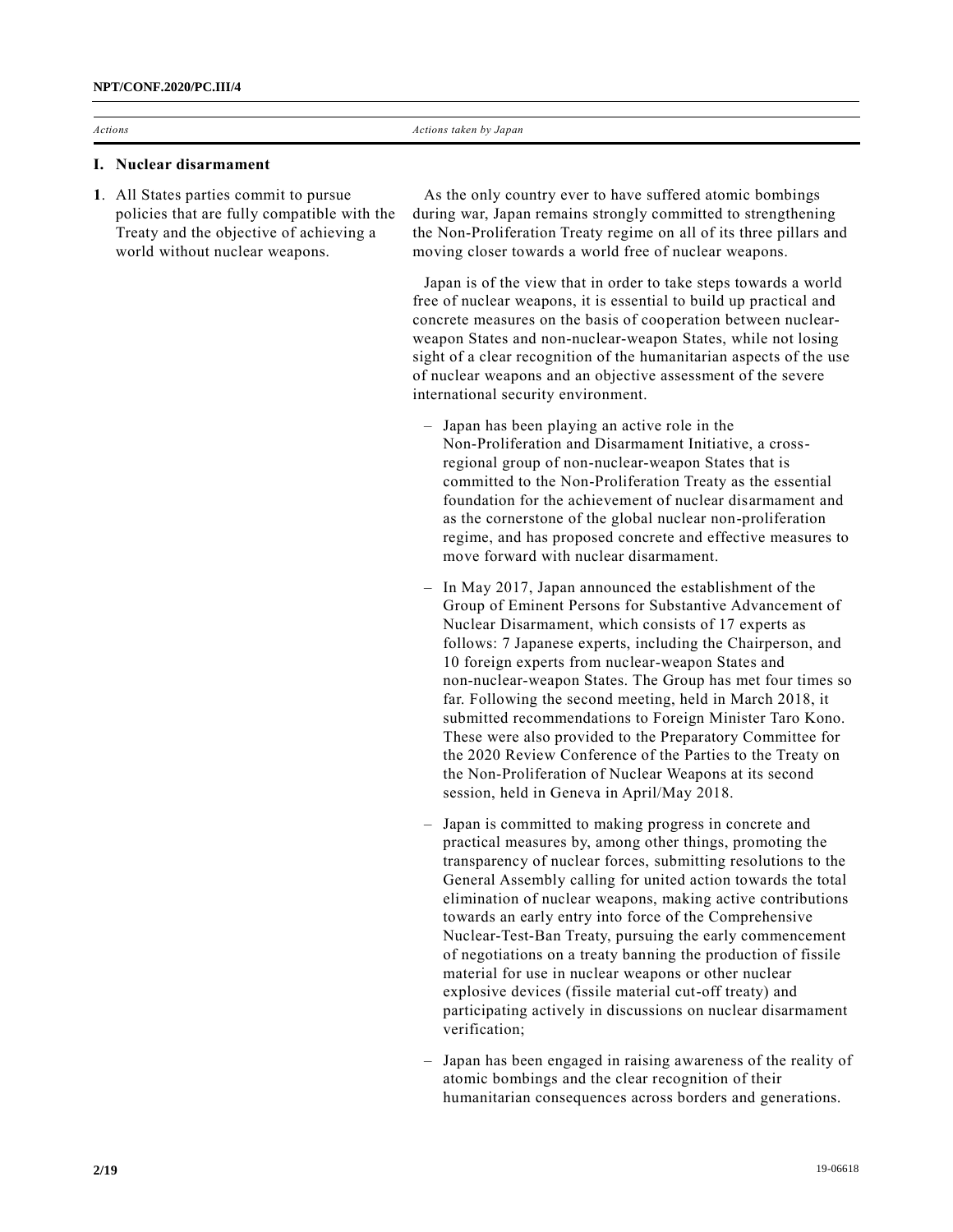| Actions                                                                                                                                                                            | Actions taken by Japan                                                                                                                                                                                                                                                                                                                                                                                                                                                                                                                                                                                                                                                                                                                                                                                                                                                                                                                                                                                                                              |
|------------------------------------------------------------------------------------------------------------------------------------------------------------------------------------|-----------------------------------------------------------------------------------------------------------------------------------------------------------------------------------------------------------------------------------------------------------------------------------------------------------------------------------------------------------------------------------------------------------------------------------------------------------------------------------------------------------------------------------------------------------------------------------------------------------------------------------------------------------------------------------------------------------------------------------------------------------------------------------------------------------------------------------------------------------------------------------------------------------------------------------------------------------------------------------------------------------------------------------------------------|
| 2. All States parties commit to apply the<br>principles of irreversibility, verifiability<br>and transparency in relation to the<br>implementation of their treaty<br>obligations. | Japan reaffirms the importance of the principles of<br>irreversibility, verifiability and transparency in relation to the<br>implementation of treaty obligations:                                                                                                                                                                                                                                                                                                                                                                                                                                                                                                                                                                                                                                                                                                                                                                                                                                                                                  |
|                                                                                                                                                                                    | Japan calls upon all States to apply these three principles in<br>relation to the process of nuclear disarmament and<br>non-proliferation through resolutions submitted to the<br>General Assembly                                                                                                                                                                                                                                                                                                                                                                                                                                                                                                                                                                                                                                                                                                                                                                                                                                                  |
|                                                                                                                                                                                    | Japan submitted a working paper, "Transparency, reporting<br>and strengthening the review process" to the 2015 Review<br>Conference, in which it encouraged nuclear-weapon States to<br>agree on a standard reporting form and to submit it annually<br>in the context of strengthening the treaty review process.                                                                                                                                                                                                                                                                                                                                                                                                                                                                                                                                                                                                                                                                                                                                  |
|                                                                                                                                                                                    | - Japan, with other members of the Non-Proliferation and<br>Disarmament Initiative, submitted three working papers on<br>transparency to the 2015 Treaty review process: in 2012,<br>"Transparency of nuclear weapons"; in 2014, "Increased<br>transparency in nuclear disarmament"; and in 2015,<br>"Transparency by non-nuclear-weapon States parties".<br>During the 2020 Treaty review process, the<br>Non-Proliferation and Disarmament Initiative remains<br>committed to this effort, submitting the following working<br>papers: in 2017, "Transparency by all States parties to the<br>Treaty on the Non-Proliferation of Nuclear Weapons"; in<br>2018, "Proposals by the Non-Proliferation and Disarmament<br>Initiative to enhance transparency for strengthening the<br>review process for the Treaty on the Non-Proliferation of<br>Nuclear Weapons"; and in 2019, "Promotion of the peaceful<br>use of nuclear technology: a tool to achieve the Sustainable<br>Development Goals" and having outreach meetings with<br>other groups. |
| 3. In implementing the unequivocal<br>undertaking by the nuclear-weapon States                                                                                                     |                                                                                                                                                                                                                                                                                                                                                                                                                                                                                                                                                                                                                                                                                                                                                                                                                                                                                                                                                                                                                                                     |

- to accomplish the total elimination of their nuclear arsenals, the nuclearweapon States commit to undertake further efforts to reduce and ultimately eliminate all types of nuclear weapons, deployed and non-deployed, including through unilateral, bilateral, regional and multilateral measures.
- **4.** The Russian Federation and the United States of America commit to seek the early entry into force and full implementation of the Treaty on Measures for the Further Reduction and Limitation of Strategic Offensive Arms and are encouraged to continue discussions on follow-on measures in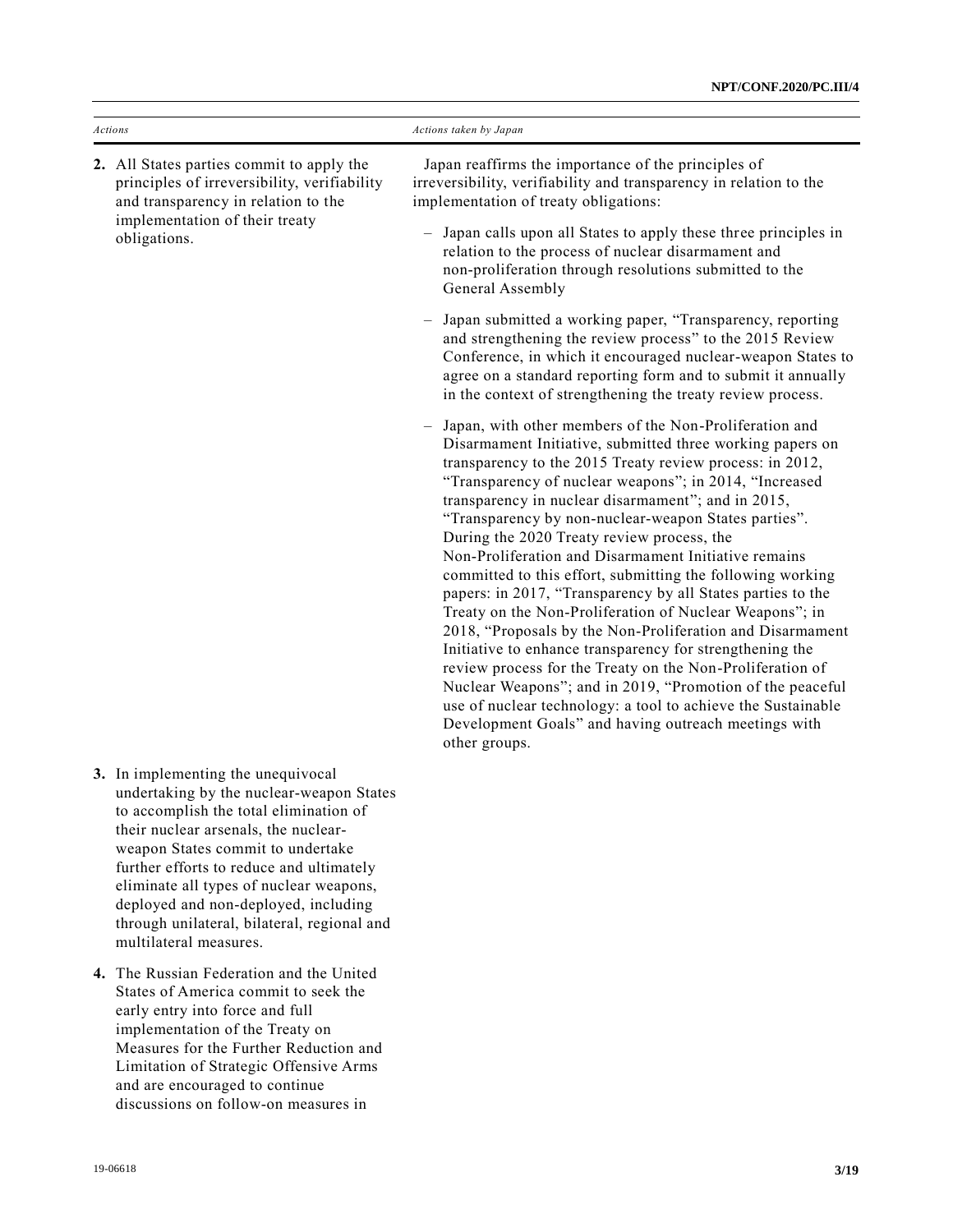| Actions |  |
|---------|--|
|         |  |

order to achieve deeper reductions in their nuclear arsenals.

- **5.** The nuclear-weapon States commit to accelerate concrete progress on the steps leading to nuclear disarmament, contained in the Final Document of the 2000 Review Conference, in a way that promotes international stability, peace and undiminished and increased security. To that end, they are called upon to promptly engage with a view to, inter alia:
	- **(a)** Rapidly moving towards an overall reduction in the global stockpile of all types of nuclear weapons, as identified in action 3;
	- **(b)** Address the question of all nuclear weapons regardless of their type or their location as an integral part of the general nuclear disarmament process;
	- **(c)** To further diminish the role and significance of nuclear weapons in all military and security concepts, doctrines and policies;
	- **(d)** Discuss policies that could prevent the use of nuclear weapons and eventually lead to their elimination, lessen the danger of nuclear war and contribute to the non-proliferation and disarmament of nuclear weapons;
	- **(e)** Consider the legitimate interest of non-nuclear-weapon States in further reducing the operational status of nuclear weapons systems in ways that promote international stability and security;
	- **(f)** Reduce the risk of accidental use of nuclear weapons; and
	- **(g)** Further enhance transparency and increase mutual confidence.
- **6.** All States agree that the Conference on Disarmament should immediately establish a subsidiary body to deal with nuclear disarmament, within the context of an agreed, comprehensive and balanced programme of work.

Japan supported the establishment of a subsidiary body in the Conference on Disarmament in 2018 to deal with nuclear disarmament. Japan also supported the decision put forward by the Sri Lankan President to establish subsidiary bodies on agenda items 1 to 4, and one on agenda items 5, 6 and 7, contained in document [CD/WP.605](https://undocs.org/en/CD/WP.605) in 2018.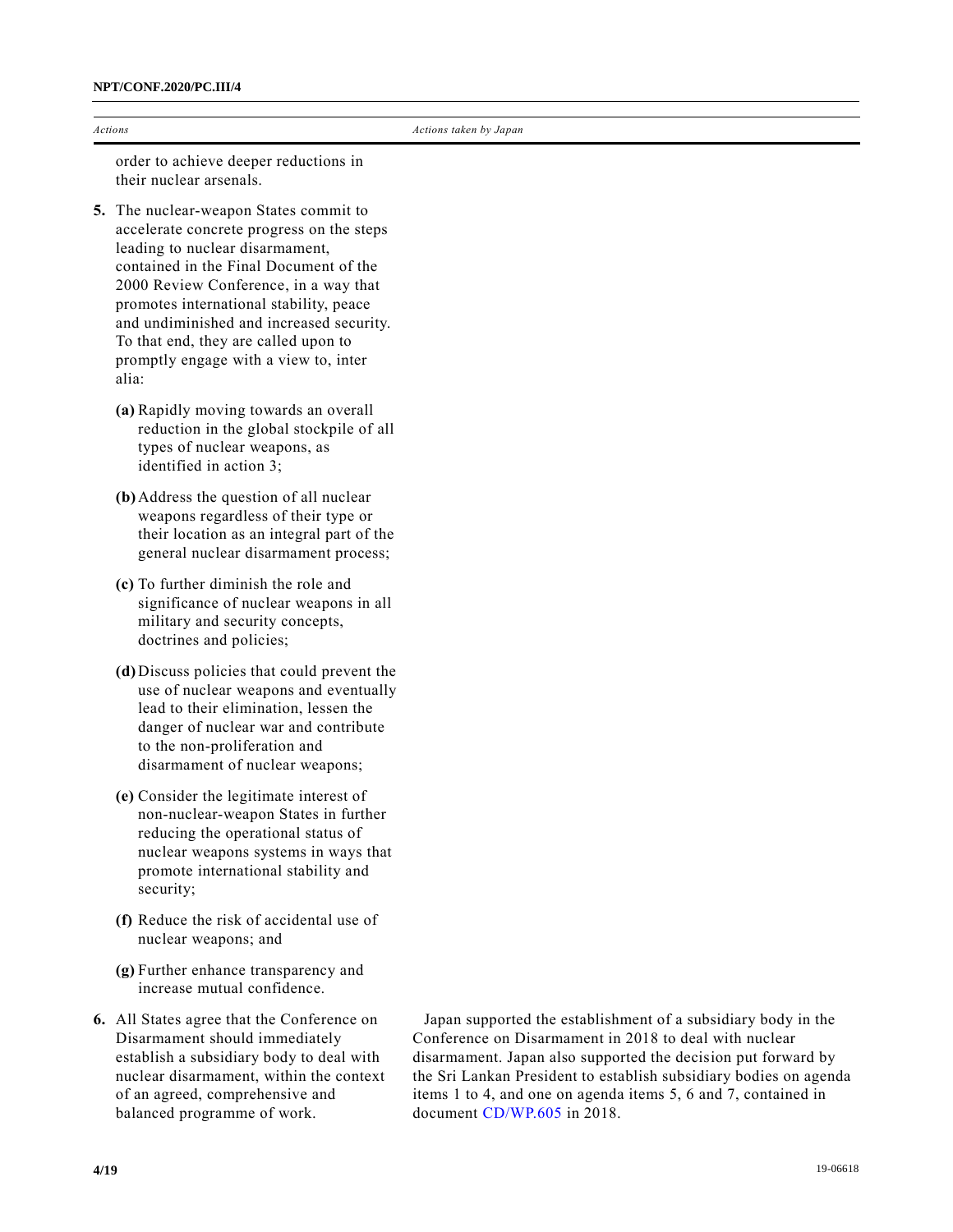Japan has consistently called for the adoption of a programme of work that leads to the negotiation of a disarmament treaty in the Conference. Mr. Nobushige Takamizawa, Ambassador of the Permanent Mission of Japan to the Conference, has stressed the importance of adopting a comprehensive and balanced programme of work.

The following political figures called on all members of the Conference in the recent high-level segments of this body to adopt such a programme of work:

- Mr. Kiyoto Tsuji, Parliamentary Vice-Minister for Foreign Affairs in 2019
- Mr. Manabu Horii, Parliamentary Vice-Minister for Foreign Affairs in 2018
- Mr. Motome Takisawa, Parliamentary Vice-Minister for Foreign Affairs in 2017
- Mr. Masakazu Hamachi, Parliamentary Vice-Minister for Foreign Affairs in 2016
- Mr.Takashi Uto, Parliamentary Vice-Minister for Foreign Affairs in 2015

In the General Assembly resolution entitled "United action with renewed determination towards the total elimination of nuclear weapons", submitted by Japan and adopted by a substantial majority, Japan has for years stressed the need to continue to explore possibilities for overcoming the ongoing deadlock of more than two decades in the Conference on Disarmament.

In the General Assembly resolution entitled "United action with renewed determination towards the total elimination of nuclear weapons", submitted by Japan and adopted by a substantial majority, Japan has stressed the importance of security assurances by nuclear-weapon States.

Japan and the other 11 members of the Non-Proliferation and Disarmament Initiative submitted a working paper on "Nuclearweapon-free zones and negative security assurances" to the Preparatory Committee for the Review Conference of the Parties to the Treaty in 2013.

Mr. Motome Takisawa, Parliamentary Vice-Minister for Foreign Affairs of Japan, participated in the international conference on "Building a Nuclear-Weapon-Free World", which was hosted by Kazakhstan to commemorate the twenty-fifth Anniversary of the closure of the Semipalatinsk nuclear test site.

- **7.** All States agree that the Conference on Disarmament should, within the context of an agreed, comprehensive and balanced programme of work, immediately begin discussion of effective international arrangements to assure non-nuclear-weapon States against the use or threat of use of nuclear weapons, to discuss substantively, without limitation, with a view to elaborating recommendations dealing with all aspects of this issue, not excluding an internationally legally binding instrument. The Review Conference invites the Secretary-General of the United Nations to convene a high-level meeting in September 2010 in support of the work of the Conference on Disarmament.
- **8.** All nuclear-weapon States commit to fully respect their existing commitments with regard to security assurances. Those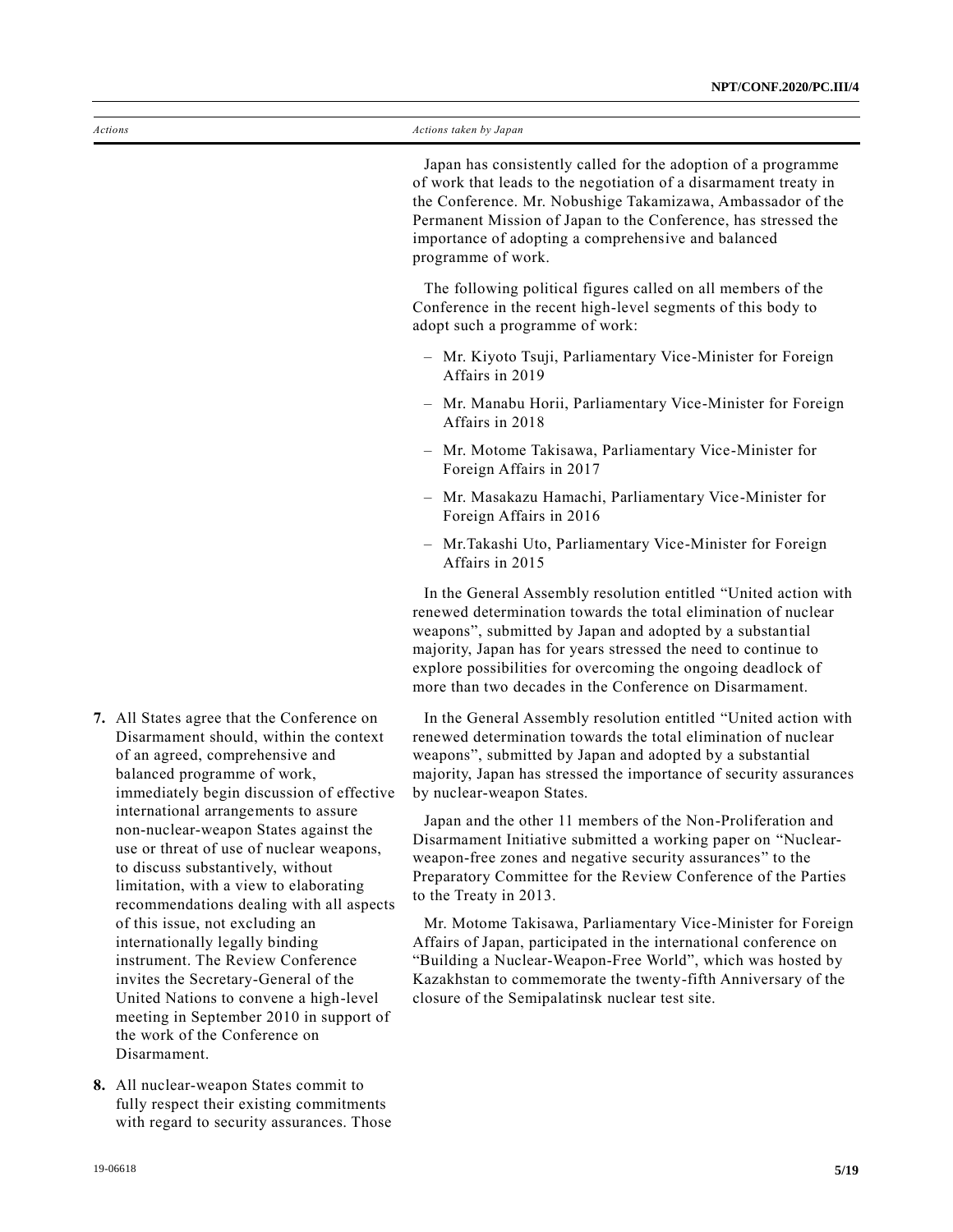|                | NPT/CONF.2020/PC.III/4                                                                                                                                                                                                                                                            |                                                                                                                                                                                                                                                                                                                                                                                                              |
|----------------|-----------------------------------------------------------------------------------------------------------------------------------------------------------------------------------------------------------------------------------------------------------------------------------|--------------------------------------------------------------------------------------------------------------------------------------------------------------------------------------------------------------------------------------------------------------------------------------------------------------------------------------------------------------------------------------------------------------|
| <b>Actions</b> |                                                                                                                                                                                                                                                                                   | Actions taken by Japan                                                                                                                                                                                                                                                                                                                                                                                       |
|                | nuclear-weapon States that have not yet<br>done so are encouraged to extend security<br>assurances to non-nuclear-weapon States<br>parties to the Treaty.                                                                                                                         |                                                                                                                                                                                                                                                                                                                                                                                                              |
|                | 9. The establishment of further nuclear-<br>weapon-free zones, where appropriate, on<br>the basis of arrangements freely arrived<br>at among States of the region concerned,<br>and in accordance with the 1999<br>Guidelines of the United Nations<br>Disarmament Commission, is | Japan has organized the United Nations Conference on<br>Disarmament Issues with the United Nations and nuclear-<br>weapon-free-zones have been one of the agenda items of<br>discussion. Japan has contributed to the discussion and promotion<br>of nuclear-weapon-free-zones.<br>Japan has supported General Assembly resolutions regarding<br>five treaties on nuclear-weapon free zones and the nuclear- |
|                | encouraged. All concerned States are<br>encouraged to ratify the nuclear-weapon-                                                                                                                                                                                                  | weapon-free status of Mongolia.                                                                                                                                                                                                                                                                                                                                                                              |
|                | free zone treaties and their relevant<br>protocols, and to constructively consult<br>and cooperate to bring about the entry                                                                                                                                                       | In the General Assembly resolution entitled "United action with<br>renewed determination towards the total elimination of nuclear<br>weapons", submitted by Japan and adopted by a substantial                                                                                                                                                                                                               |
|                | into force of the relevant legally binding<br>protocols of all such nuclear-weapon free                                                                                                                                                                                           | majority, Japan stressed the importance of the establishment of<br>further nuclear-weapon-free zones in accordance with the 1999                                                                                                                                                                                                                                                                             |

Japan hosted an unofficial conference in Nagasaki in December 2016 on a zone free of weapons of mass destruction in the Middle East.

guidelines of the Disarmament Commission.

**10.**All nuclear-weapon States undertake to ratify the Comprehensive Nuclear-Test-Ban Treaty with all expediency, noting that positive decisions by nuclear-weapon States would have the beneficial impact towards the ratification of that Treaty, and that nuclear-weapon States have the special responsibility to encourage Annex 2 countries, in particular those which have not acceded to the Treaty on the Non-Proliferation of Nuclear Weapons and continue to operate unsafeguarded nuclear facilities, to sign and ratify.

zones treaties, which include negative security assurances. The concerned States are encouraged to review any related

reservations.

**11.** Pending the entry into force of the Comprehensive Nuclear-Test-Ban Treaty, all States commit to refrain from nuclearweapon test explosions or any other nuclear explosions, the use of new nuclear weapons technologies and from any action that would defeat the object and purpose of that Treaty, and all existing moratoriums on nuclear-weapon test explosions should be maintained.

Japan signed the Comprehensive Nuclear-Test-Ban Treaty on 24 September1996 and ratified it on 8 July 1997.

Japan amended its Act on the Regulation of Nuclear Source Material, Nuclear Fuel Material and Reactors when it ratified the Treaty.

In the General Assembly resolution entitled "United action with renewed determination towards the total elimination of nuclear weapons", submitted by Japan and adopted by a substantial majority, Japan has continuously stressed the importance of the early entry into force of the Treaty and of the moratorium on nuclear-weapon test explosions.

Japan served in an important role as an Article XIV Coordinator of the Treaty, together with Kazakhstan from 2015 to 2017, and as a co-chair of the ninth Ministerial Meeting of the Friends of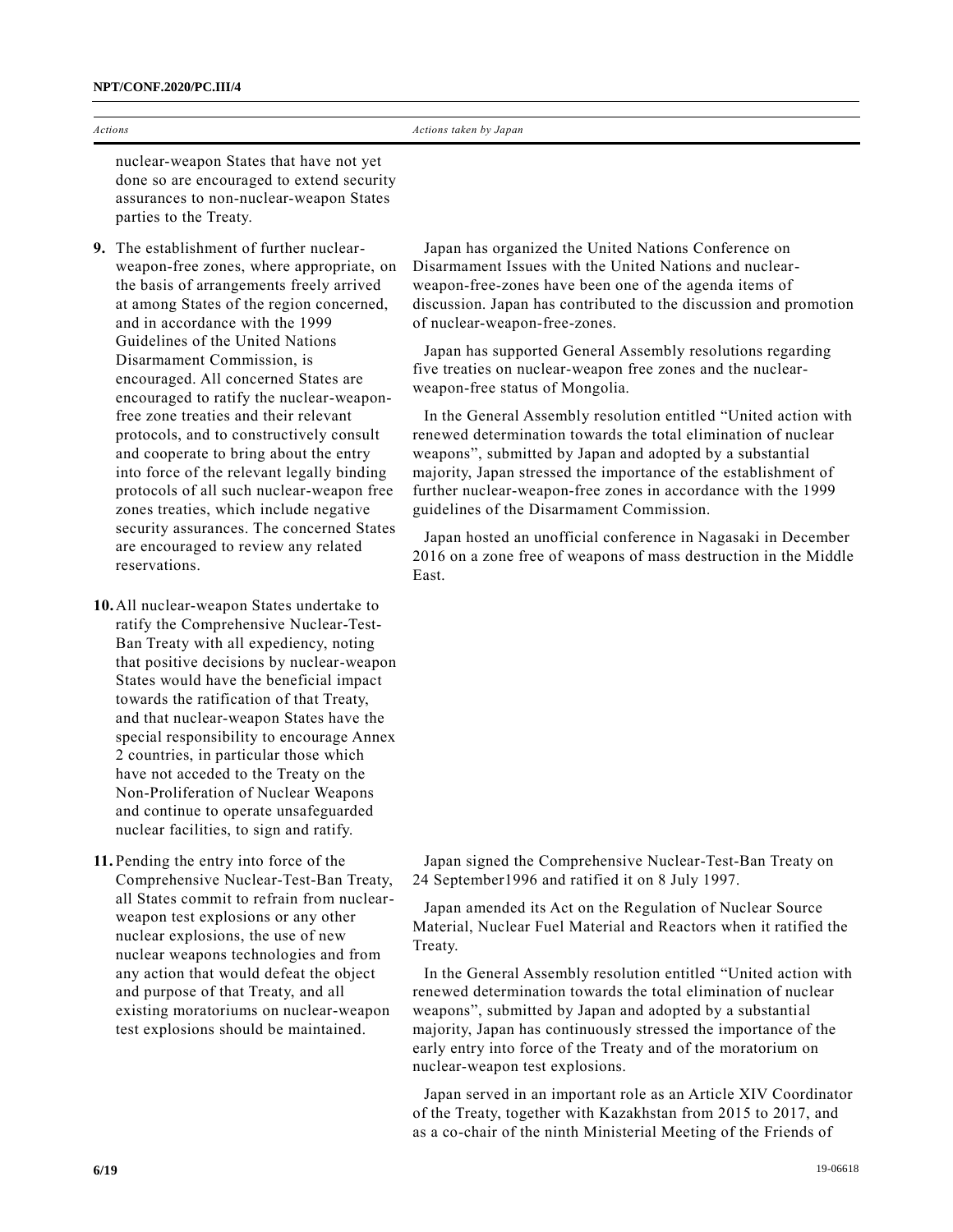| Actions | Actions taken by Japan                                                                                                                |
|---------|---------------------------------------------------------------------------------------------------------------------------------------|
|         | the Treaty in 2018, where it stressed the importance of the early<br>entry into force of the Treaty and of the moratorium on nuclear- |

weapon test explosions.

2009–2019

Japan took every suitable opportunity in its bilateral contacts and during multilateral conferences with the remaining Annex 2 States, at both the political and official levels, to encourage the signature and/or ratification of the Treaty.

In 2010, Japan invited Diet members and government officials, such as from Indonesia and Egypt, to visit International Monitoring System facilities hosted by Japan and to exchange views on the Treaty with the Japanese authorities.

Japan confirmed the importance of the entry into force of the Comprehensive Nuclear-Test-Ban Treaty in a joint declaration with India issued at the Japan-India summit meeting in October 2018.

Japan has led and coordinated international efforts for the promotion of the entry into force of the Comprehensive Nuclear-Test-Ban Treaty. Japan founded the Friends of the Treaty together with Australia and the Netherlands in 2002 and served an important role as an Article XIV Coordinator of the Treaty, together with Kazakhstan, from 2015 to 2017.

In 2018, Japan took every suitable opportunity in its bilateral contacts and during multilateral conferences with the remaining Annex 2 States, at both the political and official levels, to encourage the signature and/or ratification of the Treaty. For example, it confirmed the importance of the entry into force of the Comprehensive Nuclear-Test-Ban Treaty in the joint declaration issued at the Eighth Pacific Islands Leaders' Meeting held in Japan in May 2018, in a joint declaration with Burkina Faso in November 2018 and in a joint declaration with Zambia in December 2018.

Japan has co-chaired the Ministerial Meeting of the Friends of the Comprehensive Nuclear-Test-Ban Treaty group, convened biennially. On 27 September 2018, the ninth Ministerial Meeting, held in New York, adopted a Comprehensive Nuclear-Test-Ban Treaty joint ministerial statement.

Japan also co-sponsored and voted in favour of the annual General Assembly resolution entitled "Comprehensive Nuclear-Test-Ban Treaty".

All of the International Monitoring System stations and a laboratory hosted by Japan (six seismological stations, one infrasound station, two radionuclide stations and one laboratory) have been certified by the Comprehensive Nuclear-Test-Ban Treaty Organization.

Japan made a voluntary contribution of approximately \$2.4 million to the Comprehensive Nuclear-Test-Ban Treaty

**12.**All States that have ratified the Comprehensive Nuclear-Test-Ban Treaty recognize the contribution of the conferences on facilitating the entry into force of that Treaty and of the measures adopted by consensus at the Sixth Conference on Facilitating the Entry into Force of the Comprehensive Nuclear-Test-Ban Treaty, held in September 2009, and commit to report at the 2011 Conference on progress made towards the urgent entry into force of that Treaty.

**13.**All States that have ratified the Comprehensive Nuclear-Test-Ban Treaty undertake to promote the entry into force and implementation of that Treaty at the national, regional and global levels.

**14.**The Preparatory Commission for the Comprehensive Nuclear-Test-Ban Treaty Organization is to be encouraged to fully develop the verification regime for the Comprehensive Nuclear-Test-Ban Treaty, including early completion and provisional operationalization of the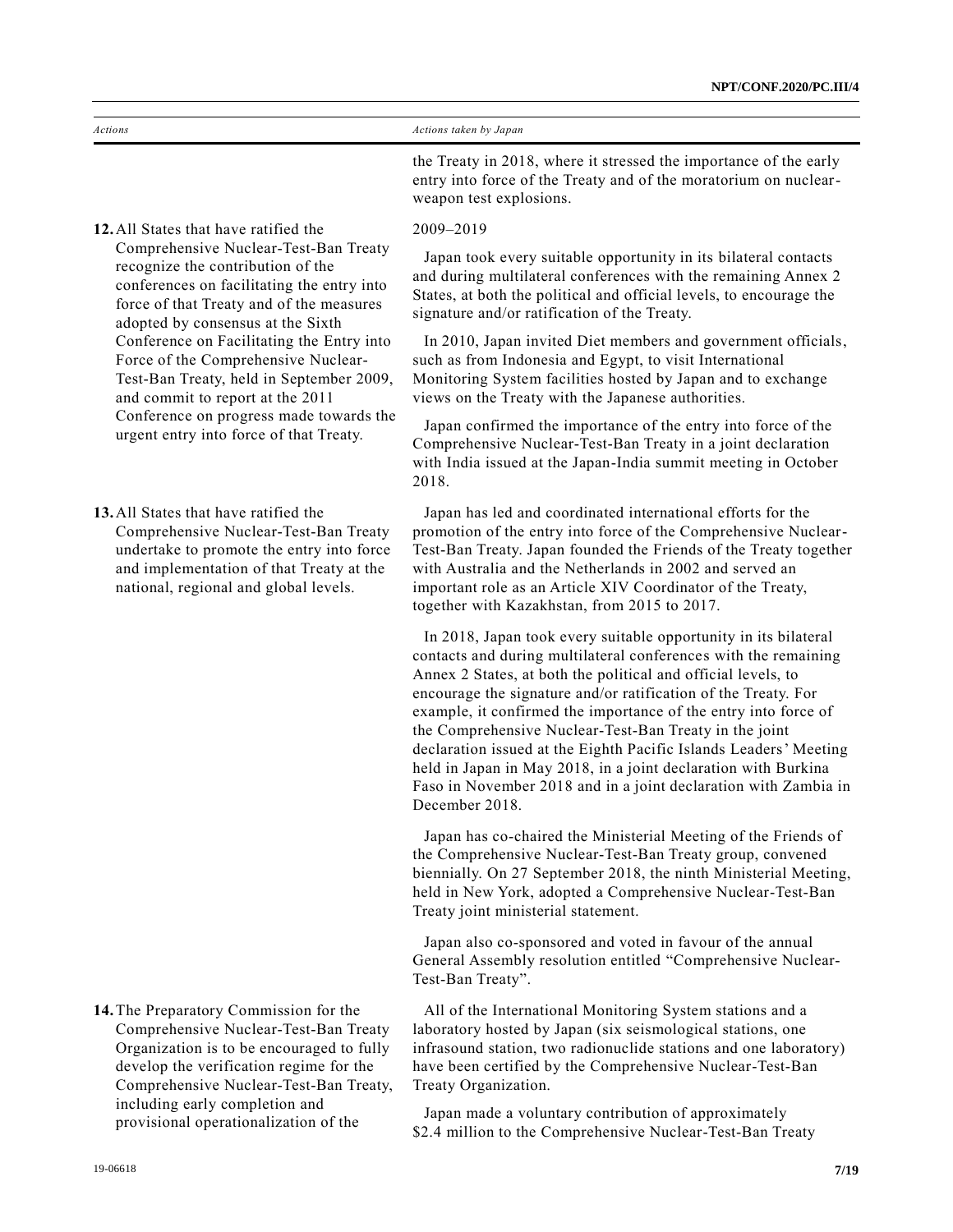| Actions                                                                                                                                                                                                                                                                                                                                                                         | Actions taken by Japan                                                                                                                                                                                                                                                                                                                                                                                                                                             |
|---------------------------------------------------------------------------------------------------------------------------------------------------------------------------------------------------------------------------------------------------------------------------------------------------------------------------------------------------------------------------------|--------------------------------------------------------------------------------------------------------------------------------------------------------------------------------------------------------------------------------------------------------------------------------------------------------------------------------------------------------------------------------------------------------------------------------------------------------------------|
|                                                                                                                                                                                                                                                                                                                                                                                 |                                                                                                                                                                                                                                                                                                                                                                                                                                                                    |
| international monitoring system in<br>accordance with the mandate of the<br>Preparatory Commission, which should,                                                                                                                                                                                                                                                               | Organization to further boost its verification abilities in 2017.<br>Japan made a voluntary contribution of \$747,026 in 2011 and<br>\$455,000 in 2013.                                                                                                                                                                                                                                                                                                            |
| upon entry into force of that Treaty, serve<br>as an effective, reliable, participatory and<br>non-discriminatory verification system<br>with global reach, and provide assurance<br>of compliance with that Treaty.                                                                                                                                                            | Towards the entry into force of the Treaty, Japan has, since<br>1995, provided a "Global Seismological Observation" training<br>course to introduce up-to-date technologies and knowledge in that<br>field.                                                                                                                                                                                                                                                        |
| 15. All States agree that the Conference on<br>Disarmament should, within the context<br>of an agreed, comprehensive and<br>balanced programme of work,<br>immediately begin negotiation of a treaty<br>banning the production of fissile material<br>for use in nuclear weapons or other                                                                                       | Japan strongly supports the objectives of a treaty banning the<br>production of fissile material for use in nuclear weapons or other<br>nuclear explosive devices (fissile material cut-off treaty), and has<br>called for the early commencement of negotiations on the treaty<br>on numerous occasions, including in the General Assembly<br>resolution entitled "United action with renewed determination<br>towards the total elimination of nuclear weapons". |
| nuclear explosive devices in accordance<br>with the report of the Special Coordinator<br>of 1995 ( $CD/1299$ ) and the mandate<br>contained therein. Also in this respect, the<br>Review Conference invites the Secretary-<br>General of the United Nations to convene<br>a high-level meeting in September 2010<br>in support of the work of the Conference<br>on Disarmament. | Japan, with the other member countries of the Non-Proliferation<br>and Disarmament Initiative, submitted working papers on a fissile<br>material cut-off treaty to the Preparatory Committee for the 2015<br>Review Conference in 2012 and to the 2020 Review Conference<br>in 2017.                                                                                                                                                                               |
|                                                                                                                                                                                                                                                                                                                                                                                 | In 2011, Japan and Australia co-hosted experts' side events in<br>Geneva on the margins of the Conference on Disarmament to<br>discuss technical aspects of such a treaty and to maintain<br>momentum for the commencement of negotiations at the<br>Conference.                                                                                                                                                                                                   |
|                                                                                                                                                                                                                                                                                                                                                                                 | Japan actively participated in and constructively contributed to<br>$\mathbf{1}^{\prime}, \ldots, \mathbf{1}^{\prime}, \ldots, \mathbf{1}^{\prime}, \ldots, \mathbf{1}^{\prime}$ . $\mathbf{1}^{\prime}, \mathbf{1}^{\prime}, \ldots, \mathbf{1}^{\prime}, \mathbf{1}^{\prime}, \mathbf{1}^{\prime}, \ldots, \mathbf{1}^{\prime}, \mathbf{1}^{\prime}$                                                                                                             |

discussions in the Group of Governmental Experts on a fissile material cut-off treaty in 2014 and 2015 and in the high-level expert preparatory group on such a treaty in 2017 and 2018, which concluded its report with a variety of options for future treaty elements.

**16.**The nuclear-weapon States are encouraged to commit to declare, as appropriate, to the International Atomic Energy Agency (IAEA) all fissile material designated by each of them as no longer required for military purposes and to place such material as soon as practicable under IAEA or other relevant international verification and arrangements for the disposition of such material for peaceful purposes, to ensure that such material remains permanently outside military programmes.

**17.**In the context of action 16, all States are encouraged to support the development of appropriate legally binding verification arrangements, within the context of IAEA, to ensure the irreversible removal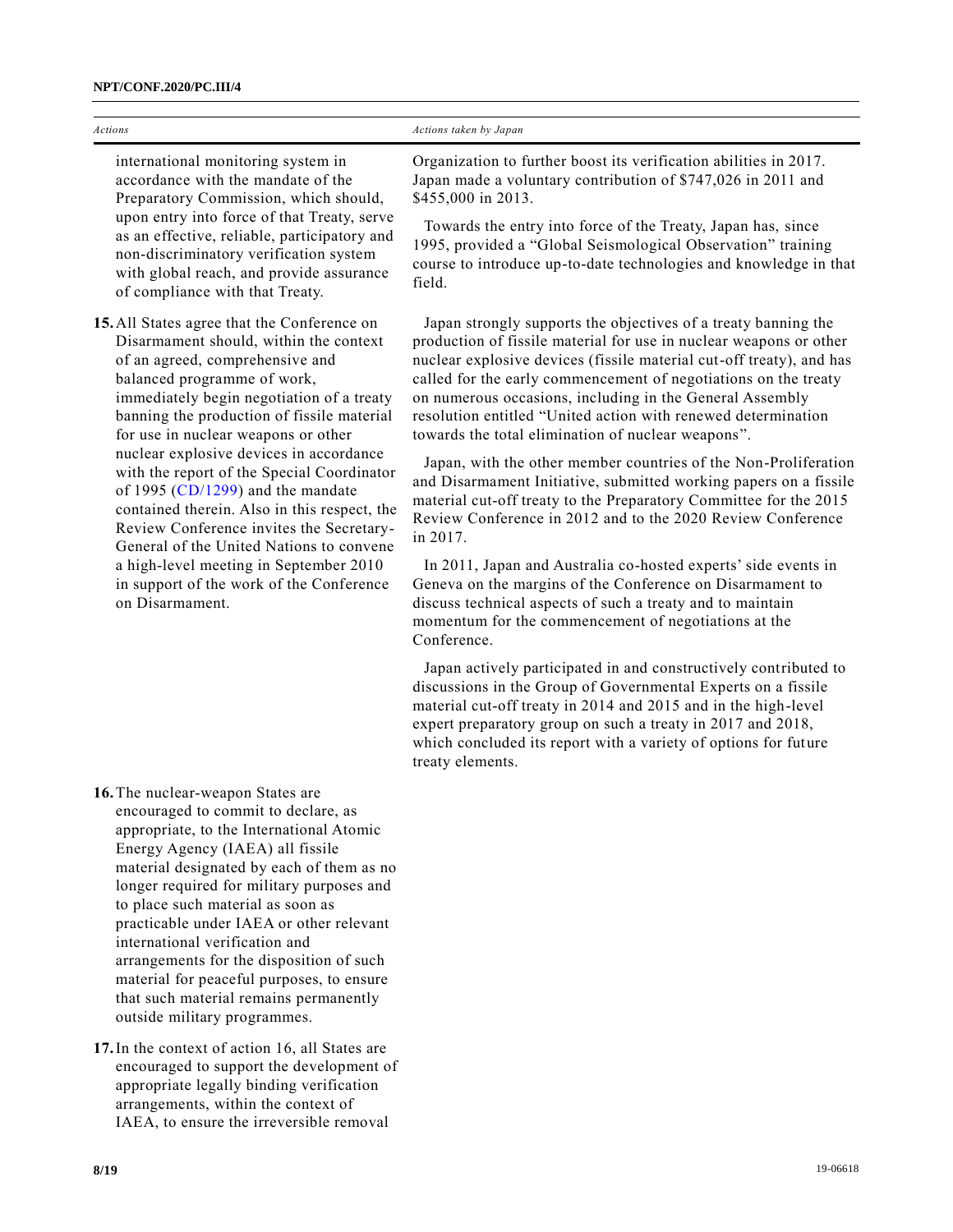of fissile material designated by each nuclear-weapon State as no longer required for military purposes.

- **18.**All States that have not yet done so are encouraged to initiate a process towards the dismantling or conversion for peaceful uses of facilities for the production of fissile material for use in nuclear weapons or other nuclear explosive devices.
- **19.**All States agree on the importance of supporting cooperation among Governments, the United Nations, other international and regional organizations and civil society aimed at increasing confidence, improving transparency and developing efficient verification capabilities related to nuclear disarmament.

- **20.**States parties should submit regular reports, within the framework of the strengthened review process for the Treaty, on the implementation of the present action plan, as well as of article VI, paragraph 4 (c), of the 1995 decision entitled "Principles and objectives for nuclear non-proliferation and disarmament", and the practical steps agreed to in the Final Document of the 2000 Review Conference, and recalling the advisory opinion of the International Court of Justice of 8 July 1996.
- **21.**As a confidence-building measure, all the nuclear-weapon States are encouraged to agree as soon as possible on a standard reporting form and to determine appropriate reporting intervals for the purpose of voluntarily providing standard information without prejudice to national security. The Secretary-General of the

Japan has actively participated in the International Partnership for Nuclear Disarmament Verification, which is an international initiative to further understand and find solutions to the complex challenges involved in the verification of nuclear disarmament, by sending experts to all working groups.

Recognizing the Partnership as a strong vehicle for practical and concrete measures to realize the goal of a world free of nuclear weapons, Japan hosted the third plenary meeting of the Partnership in Tokyo in June 2016.

Japan has emphasized the importance of the efforts to develop nuclear disarmament verification capabilities in the recurring General Assembly resolution entitled "United action with renewed determination towards the total elimination of nuclear weapons", submitted by Japan.

Japan has actively participated in discussions within the Group of Governmental Experts on Nuclear Disarmament Verification, which was established pursuant to a General Assembly resolution.

Japan submitted the following national reports on implementation of the action plan agreed at the 2010 Review Conference:

[NPT/CONF.2015/PC.III/4](https://undocs.org/en/NPT/CONF.2015/PC.III/4) (2014) [NPT/CONF.2020/PC.I/9](https://undocs.org/en/NPT/CONF.2020/PC.I/9) (2017) [NPT/CONF.2020/PC.II/5](https://undocs.org/en/NPT/CONF.2020/PC.II/5) (2018)

The present report by Japan on the implementation of the action plan agreed at the 2010 Review Conference updates our 2018 report.

As part of its efforts to promote the implementation of the action plan of the 2010 Review Conference, Japan, with the other member countries of the Non-Proliferation and Disarmament Initiative, submitted working papers on transparency to the Preparatory Committee in 2012, "Transparency of nuclear weapons" and 2014, "Increased transparency in nuclear disarmament" and to the 2015 Review Conference "Transparency by non-nuclear-weapon States parties".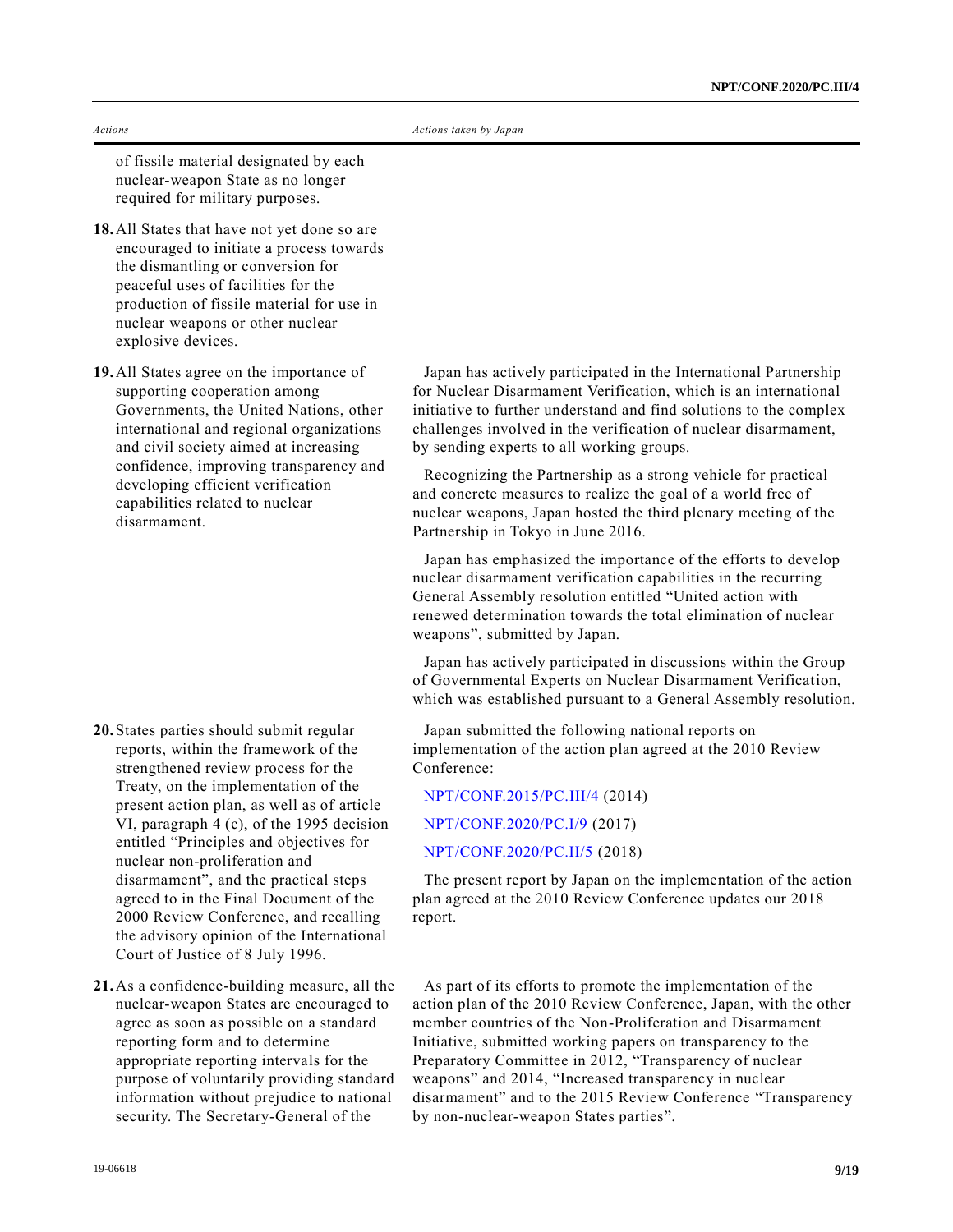| Actions                                                                                                                                                                                                                                                          | Actions taken by Japan                                                                                                                                                                                                                                                                                                                                                                                                                                                                                                                                                                                                                                                                                         |
|------------------------------------------------------------------------------------------------------------------------------------------------------------------------------------------------------------------------------------------------------------------|----------------------------------------------------------------------------------------------------------------------------------------------------------------------------------------------------------------------------------------------------------------------------------------------------------------------------------------------------------------------------------------------------------------------------------------------------------------------------------------------------------------------------------------------------------------------------------------------------------------------------------------------------------------------------------------------------------------|
| United Nations is invited to establish a<br>publicly accessible repository, which<br>shall include the information provided by<br>the nuclear-weapon States.                                                                                                     | In addition, Japan submitted a working paper on transparency,<br>reporting and strengthening the review process to the 2015<br>Review Conference, proposing a text to be included in the final<br>document of the 2015 Review Conference.                                                                                                                                                                                                                                                                                                                                                                                                                                                                      |
|                                                                                                                                                                                                                                                                  | In 2017, Japan, with the other member countries of the<br>Initiative, submitted to the Preparatory Committee a working<br>paper, "Transparency by all States parties to the Treaty on the<br>Non-Proliferation of Nuclear Weapons", with a new reporting<br>template that can be used by all States parties to provide<br>information about how they have implemented their commitments<br>under the action plan of 2010.                                                                                                                                                                                                                                                                                      |
| 22. All States are encouraged to implement<br>the recommendations contained in the<br>report of the Secretary-General of the<br>United Nations $(A/57/124)$ regarding the<br>United Nations study on disarmament and<br>non-proliferation education, in order to | As the only country to have ever suffered atomic bombings,<br>Japan is committed to ensuring that the humanitarian<br>consequences and tragedies of Hiroshima and Nagasaki will<br>never be forgotten. With this aim, Japan places utmost importance<br>on disarmament and non-proliferation education, especially for<br>the younger generation.                                                                                                                                                                                                                                                                                                                                                              |
| advance the goals of the Treaty in support<br>of achieving a world without nuclear<br>weapons.                                                                                                                                                                   | Japan has invited young diplomats from various countries<br>through the United Nations Disarmament Fellowship Programme<br>every year since 1983.                                                                                                                                                                                                                                                                                                                                                                                                                                                                                                                                                              |
|                                                                                                                                                                                                                                                                  | Japan has sponsored the United Nations Conference on<br>Disarmament Issues in different cities since 1989, at which<br>representatives of States, the United Nations, academic<br>institutions and civil society from around the world engage in<br>useful discussions.                                                                                                                                                                                                                                                                                                                                                                                                                                        |
|                                                                                                                                                                                                                                                                  | Japan in 2017 submitted a working paper, "Disarmament and<br>non-proliferation education and awareness-raising", jointly with<br>the other members of the Non-Proliferation and Disarmament<br>Initiative, to the Preparatory Committee for the 2020 Review<br>Conference, following a joint working paper submitted to the<br>2015 Review Conference. Japan also made a joint statement on<br>disarmament and non-proliferation education on behalf of 76<br>countries at the 2015 Review Conference.                                                                                                                                                                                                         |
|                                                                                                                                                                                                                                                                  | Japan started a programme entitled "Special communicator for a<br>world without nuclear weapons" in 2010 for the purpose of<br>sharing the first-hand experience of atomic bombing survivors<br>(hibakusha). In addition, Japan launched a new programme<br>entitled "Youth communicator for a world without nuclear<br>weapons" in 2013. Under the programme, young people are<br>expected to share the tragic consequences of nuclear weapons and<br>their thoughts about possible steps across borders and<br>generations. To date, a total of 297 special communicators and<br>327 youth communicators have been dispatched across the world<br>on those programmes, on 93 and 31 occasions, respectively. |
|                                                                                                                                                                                                                                                                  | Japan has held the Forum of Youth Communicators for a World<br>without Nuclear Weapons three times since March 2016 with a                                                                                                                                                                                                                                                                                                                                                                                                                                                                                                                                                                                     |

view to revitalizing the activities of these youth communicators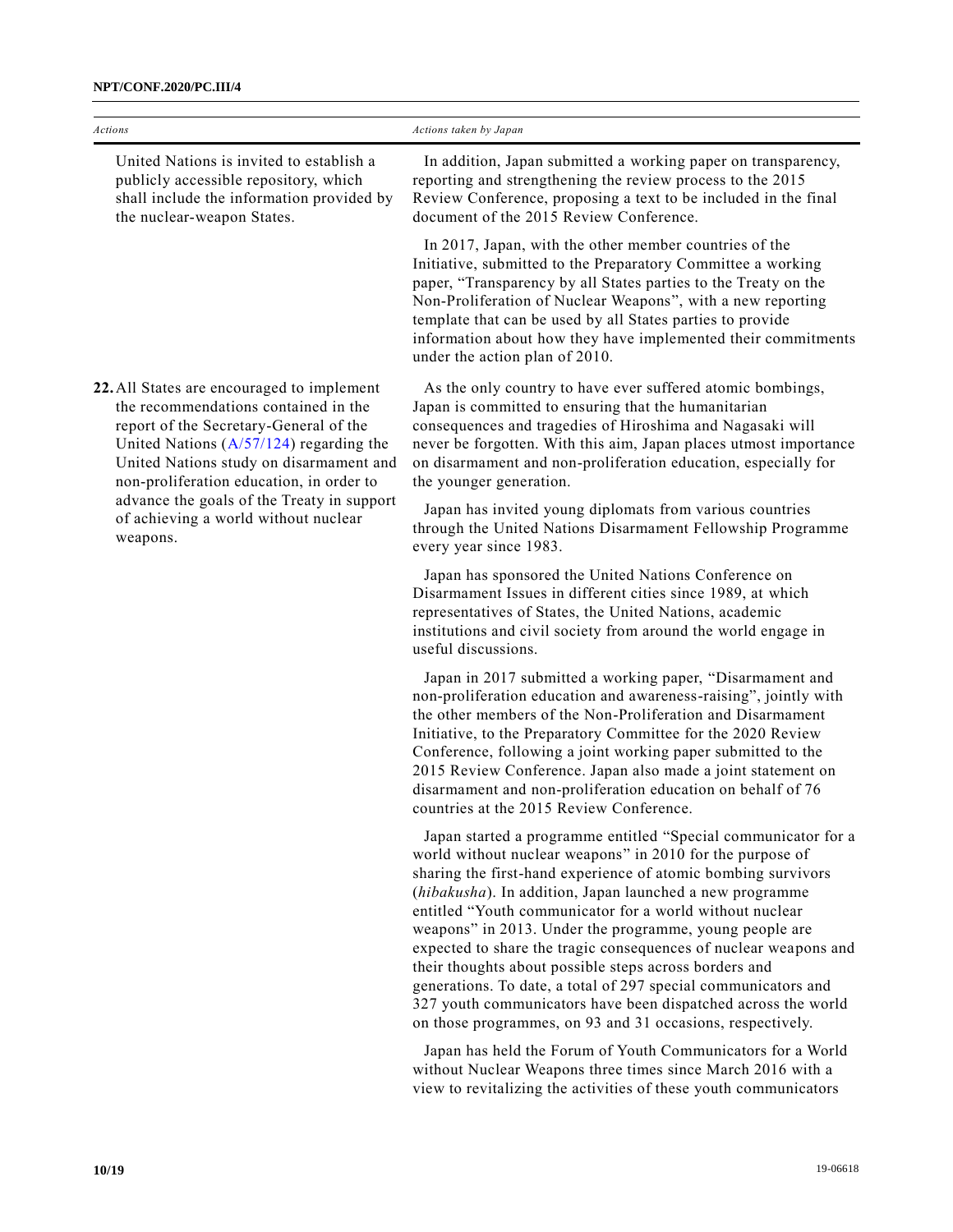and strengthening the networks of youth communicator alumni in Japan and other countries.

Japan has undertaken efforts to make the testimonies of *hibakusha* more widely available and translated them into 13 languages.

In 2015, the cities of Hiroshima and Nagasaki, in cooperation with the Japanese Government, opened a permanent exhibition on the atomic bombings at the United Nations Office at Vienna, following those in New York and Geneva, to promote understanding of the terrible devastation caused by the use of nuclear weapons.

**II. Nuclear non-proliferation**

- **23.**The Conference calls upon all States parties to exert all efforts to promote universal adherence to the Treaty, and not to undertake any actions that can negatively affect prospects for the universality of the Treaty.
- **24.**The Conference re-endorses the call by previous review conferences for the application of IAEA comprehensive safeguards to all source or special fissionable material in all peaceful nuclear activities in the States parties in accordance with the provisions of article III of the Treaty.

**25.**The Conference, noting that 18 States parties to the Treaty have yet to bring into force comprehensive safeguards agreements, urges them to do so as soon as possible and without further delay.

**26.**The Conference underscores the importance in complying with the non-proliferation obligations, addressing all compliance matters in order to uphold the Treaty's integrity and the authority of the safeguards system.

Japan has made every possible effort to encourage non-ratifying States.

In paragraph 5 of the General Assembly resolution entitled "United action with renewed determination towards the total elimination of nuclear weapons", submitted by Japan, Japan called upon all States not parties to the Treaty to accede as non-nuclear-weapon States to the Treaty promptly and without any conditions, in order to achieve its universality and, pending their accession to the Treaty, to adhere to its terms and to take practical steps in support of the Treaty.

Japan signed the IAEA comprehensive safeguards agreement in March 1977 and the Agreement entered into force in December 1977.

Japan signed its additional protocol in December 1998 and it entered into force in December 1999.

Japan continues to promote the universal acceptance of an IAEA comprehensive safeguards agreement, together with the model additional protocol to the agreement, as the international verification standard, and calls upon all States that have not yet done so to sign and bring into force the additional protocol.

Japan has implemented the obligations of the comprehensive safeguards agreement between it and IAEA and the additional protocol and has been making efforts to ensure the transparency of its nuclear activities. A "broader conclusion" has been drawn consistently since it was first determined in the IAEA sa feguards statement for 2003.

Japan is committed to strengthening the nuclear non-proliferation regime. In particular, as a designated member of the IAEA Board of Governors, Japan has been cooperating fully with IAEA and providing appropriate support to its activities.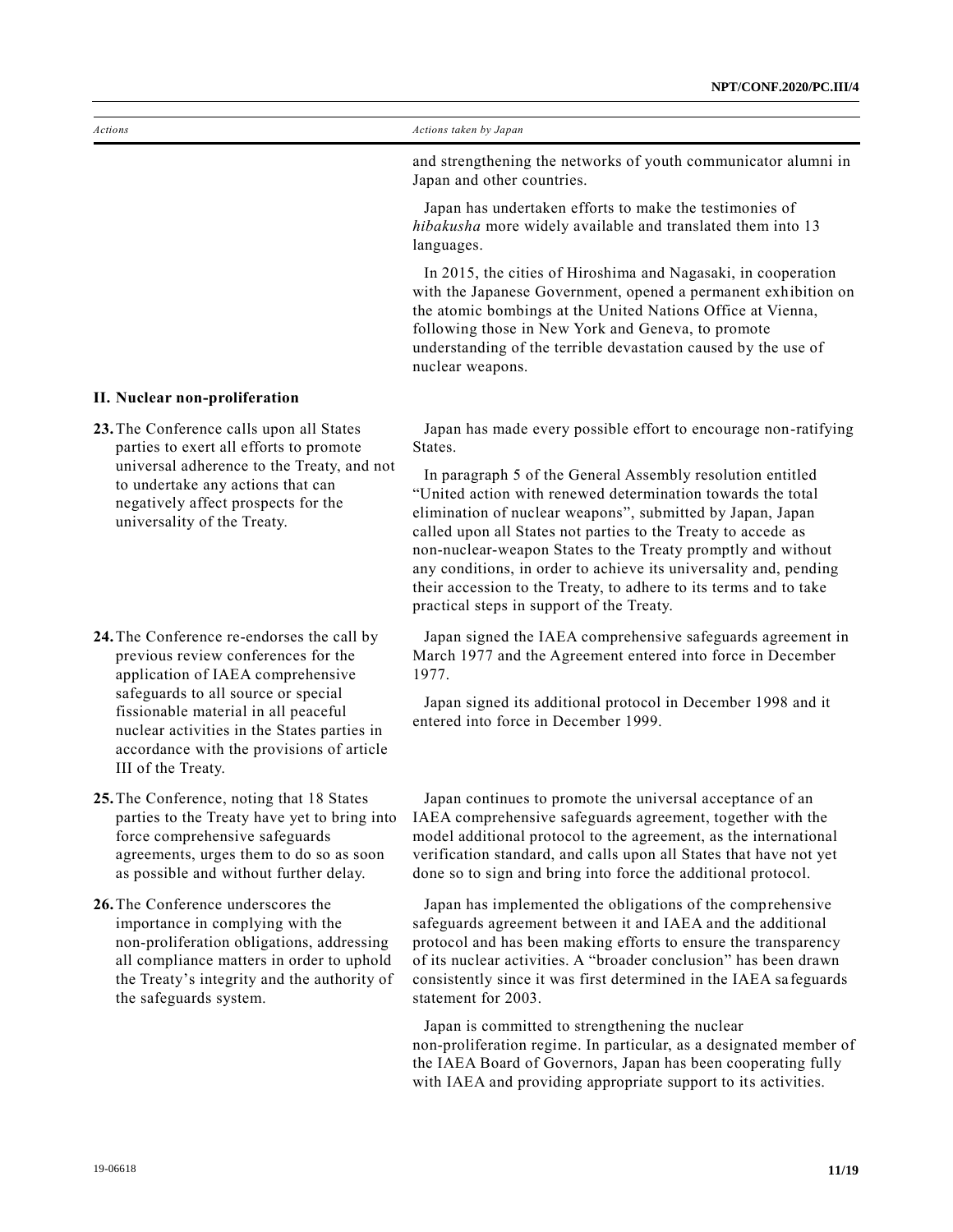| <b>Actions</b>                                                                                                                                                                                                                                                                                                                                | Actions taken by Japan                                                                                                                                                                                                                                                                                                                                                                                                                                                                                                                                                                                                                                            |
|-----------------------------------------------------------------------------------------------------------------------------------------------------------------------------------------------------------------------------------------------------------------------------------------------------------------------------------------------|-------------------------------------------------------------------------------------------------------------------------------------------------------------------------------------------------------------------------------------------------------------------------------------------------------------------------------------------------------------------------------------------------------------------------------------------------------------------------------------------------------------------------------------------------------------------------------------------------------------------------------------------------------------------|
| 27. The Conference underscores the<br>importance of resolving all cases of<br>non-compliance with safeguards<br>obligations in full conformity with the<br>IAEA statute and the respective legal<br>obligations of Member States. In this<br>regard, the Conference calls upon<br>Member States to extend their<br>cooperation to the Agency. | Japan has made the utmost effort to resolve cases of<br>non-compliance with IAEA safeguards obligations at every<br>possible opportunity with the international community, including<br>on the occasion of meetings of the IAEA Board of Governors and<br>at the IAEA General Conference.<br>As for North Korea, at the IAEA General Conference, Japan co-<br>sponsored resolutions on North Korea.<br>As for Iran, Japan has been contributing to the implementation<br>of the Joint Comprehensive Plan of Action, including assistance<br>through IAEA. In 2017 and 2018, Japan supported the national<br>training course on safeguards implementation in Iran. |
| 28. The Conference encourages all States<br>parties which have not yet done so to<br>conclude and to bring into force<br>additional protocols as soon as possible<br>and to implement them provisionally<br>pending their entry into force.                                                                                                   | Japan has been actively working towards the universalization of<br>the model additional protocol and continues to provide necessary<br>assistance, especially for Asian countries.<br>Japan has organized outreach events in some countries, through<br>the Integrated Support Center for Nuclear Non-Proliferation and<br>Nuclear Security, and has supported IAEA safeguards seminars to<br>facilitate safeguards implementation, including the additional<br>protocol.                                                                                                                                                                                         |

Japan supported the seminars on promoting the conclusion of additional protocols held by IAEA in Ethiopia and the Sudan in 2017, and the seminars held under the joint auspices of Japan Atomic Energy Agency, the Integrated Support Center and partner counties in Thailand and the Lao People's Democratic Republic in 2018.

Japan has organized outreach events in some countries, through the Integrated Support Center, and supported IAEA safeguards seminars to facilitate safeguards implementation, including the additional protocol.

At the time of the IAEA General Assembly in September 2017, Japan hosted a side event on the twentieth anniversary of the adoption of the model additional protocol.

Japan participated in and contributed to the annual meeting of the Asia-Pacific Safeguards Network, held in Korea in October 2017 and in Vienna in November 2018.

The Non-Proliferation and Disarmament Initiative in 2013 presented a working paper, "Wider application of safeguards in the nuclear-weapon States" [\(NPT/CONF.2015/PC.II/WP.23\)](https://undocs.org/en/NPT/CONF.2015/PC.II/WP.23), to the Preparatory Committee for the 2015 Review Conference.

**29.**The Conference encourages IAEA to further facilitate and assist the States parties in the conclusion and entry into force of comprehensive safeguards agreements and additional protocols. The Conference calls on States parties to consider specific measures that would promote the universalization of the comprehensive safeguards agreements.

**30.**The Conference calls for the wider application of safeguards to peaceful nuclear facilities in the nuclear-weapon States, under the relevant voluntary offer safeguards agreements, in the most economic and practical way possible, taking into account the availability of IAEA resources, and stresses that comprehensive safeguards and additional protocols should be universally applied once the complete elimination of nuclear weapons has been achieved.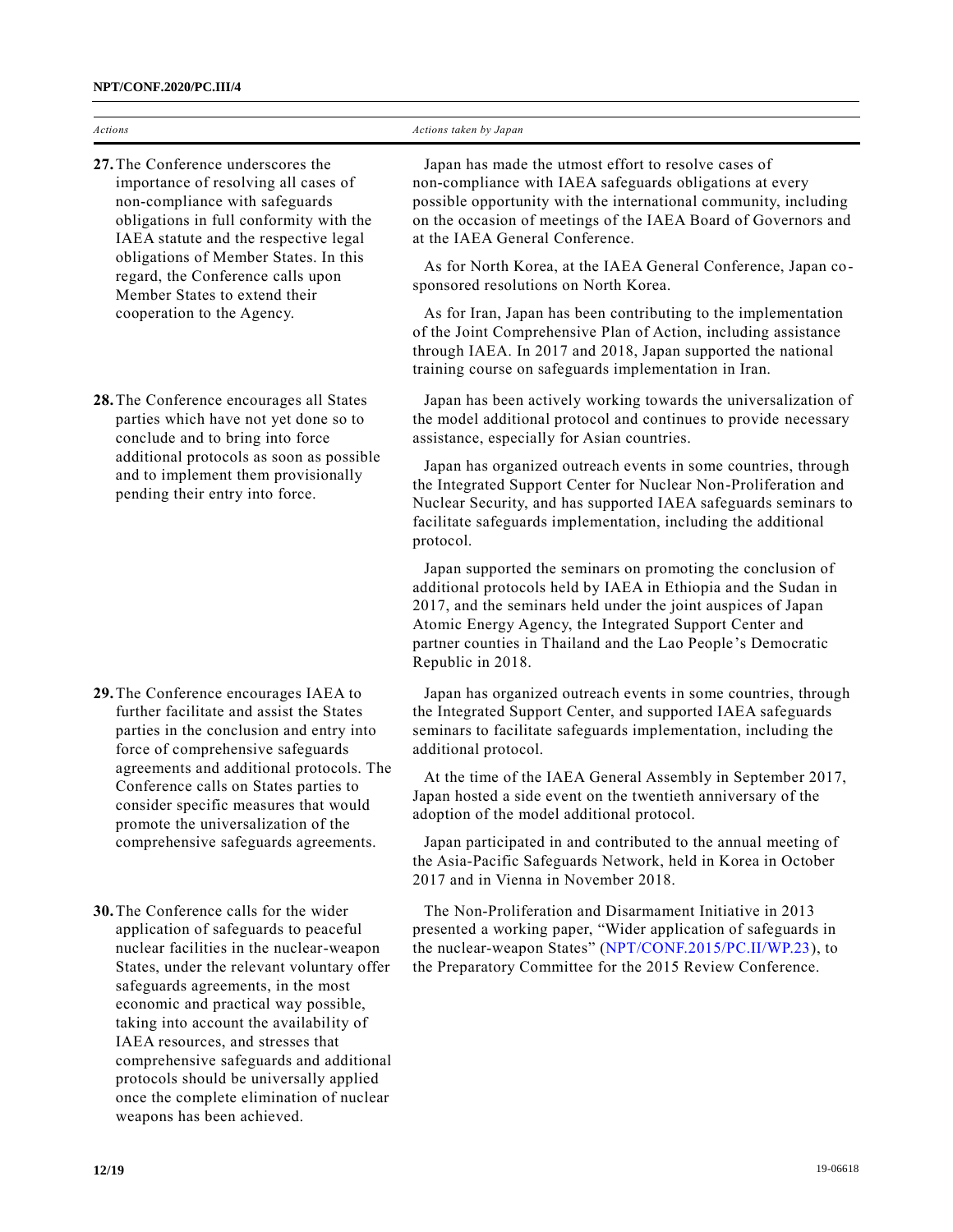| <b>Actions</b>                                                                                                                                                                                                                                                                                                                                                                                                                                                                                                                                                      | Actions taken by Japan                                                                                                                                                                                                                                                                                                                                                                                                                                                                                                                                                              |
|---------------------------------------------------------------------------------------------------------------------------------------------------------------------------------------------------------------------------------------------------------------------------------------------------------------------------------------------------------------------------------------------------------------------------------------------------------------------------------------------------------------------------------------------------------------------|-------------------------------------------------------------------------------------------------------------------------------------------------------------------------------------------------------------------------------------------------------------------------------------------------------------------------------------------------------------------------------------------------------------------------------------------------------------------------------------------------------------------------------------------------------------------------------------|
| 31. The Conference encourages all States<br>parties with small quantities protocols<br>which have not yet done so to amend or<br>rescind them, as appropriate, as soon as<br>possible.                                                                                                                                                                                                                                                                                                                                                                              | Japan calls upon all States to adopt the modified small<br>quantities protocol, where relevant.                                                                                                                                                                                                                                                                                                                                                                                                                                                                                     |
| 32. The Conference recommends that IAEA<br>safeguards should be assessed and<br>evaluated regularly. Decisions adopted by<br>the IAEA policy bodies aimed at further<br>strengthening the effectiveness and<br>improving the efficiency of IAEA<br>safeguards should be supported and<br>implemented.                                                                                                                                                                                                                                                               | Japan works to strengthen the effectiveness and improve the<br>efficiency of IAEA safeguards. In particular, as a designated<br>member of the IAEA Board of Governors, Japan supports the<br>efforts of the Director General and Board to continually<br>strengthen the effectiveness and efficiency of those safeguards.                                                                                                                                                                                                                                                           |
| 33. The Conference calls upon all States<br>parties to ensure that IAEA continues to<br>have all political, technical and financial<br>support so that it is able to effectively<br>meet its responsibility to apply<br>safeguards as required by article III of the<br>Treaty.                                                                                                                                                                                                                                                                                     | Japan has been the second largest by scale in total payment of<br>assessed, extrabudgetary and voluntary contributions to IAEA.                                                                                                                                                                                                                                                                                                                                                                                                                                                     |
| 34. The Conference encourages States<br>parties, within the framework of the<br>IAEA statute, to further develop a robust,<br>flexible, adaptive and cost-effective<br>international technology base for<br>advanced safeguards through cooperation<br>among Member States and with IAEA.                                                                                                                                                                                                                                                                           | The Japan Support Programme for Agency Safeguards<br>contributes to strengthening international safeguards through<br>improvements in the effectiveness and efficiency of safeguards<br>implementation by transferring Japanese technology and<br>expertise to IAEA.<br>The Japan Atomic Energy Agency operates the Clean<br>Laboratory for Environmental Analysis and Research as a<br>member of the IAEA safeguards network laboratories.                                                                                                                                         |
| 35. The Conference urges all States parties to<br>ensure that their nuclear-related exports<br>do not directly or indirectly assist the<br>development of nuclear weapons or other<br>nuclear explosive devices and that such<br>exports are in full conformity with the<br>objectives and purposes of the Treaty as<br>stipulated, particularly, in articles I, II<br>and III of the Treaty, as well as the<br>decision on principles and objectives of<br>nuclear non-proliferation and<br>disarmament adopted in 1995 by the<br>Review and Extension Conference. | Japan has redoubled its nuclear non-proliferation efforts<br>through the Nuclear Suppliers Group and Zangger Committee, as<br>well as through the implementation of obligations related to<br>nuclear non-proliferation, such as the establishment of effective<br>national export controls stipulated in Security Council resolution<br>1540 (2004). Japan contributes positively to the activities of the<br>Nuclear Suppliers Group by, for example, assuming the role of<br>the Point of Contact through its Permanent Mission to the<br>International Organizations in Vienna. |
| 36. The Conference encourages States parties<br>to make use of multilaterally negotiated<br>and agreed guidelines and understandings<br>in developing their own national export                                                                                                                                                                                                                                                                                                                                                                                     | Japan regularly updates its domestic export control regulations<br>in accordance with changes in multilaterally agreed nuclear<br>export control lists.                                                                                                                                                                                                                                                                                                                                                                                                                             |

controls.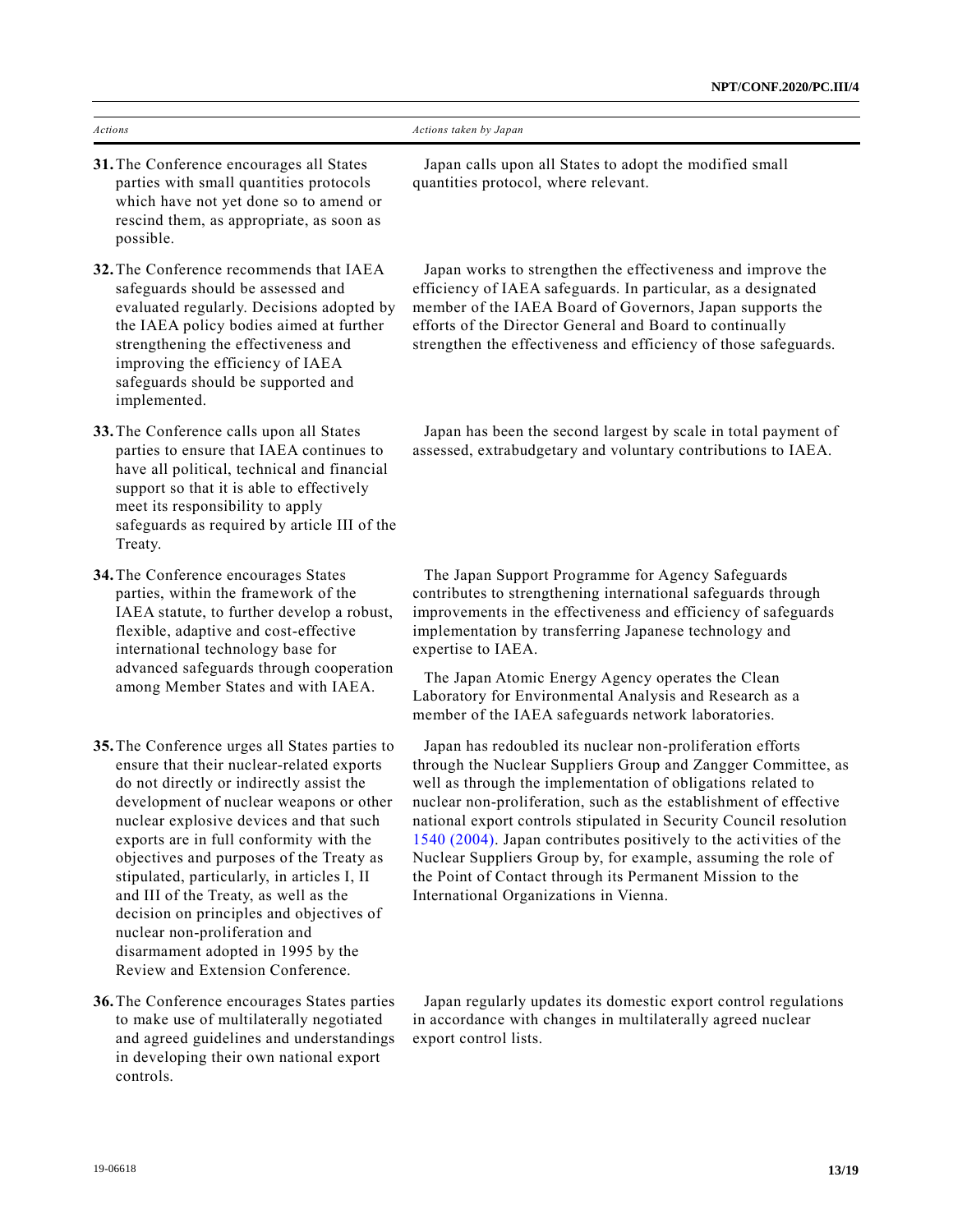| Actions                                                                                                                                                                                                                                                                                                                   | Actions taken by Japan                                                                                                                                                                                                                                                                                                                                                                                                                                                                                                                                                                                                                                                                                                                                                                                                                                                                                                                                                                                                                                                                          |
|---------------------------------------------------------------------------------------------------------------------------------------------------------------------------------------------------------------------------------------------------------------------------------------------------------------------------|-------------------------------------------------------------------------------------------------------------------------------------------------------------------------------------------------------------------------------------------------------------------------------------------------------------------------------------------------------------------------------------------------------------------------------------------------------------------------------------------------------------------------------------------------------------------------------------------------------------------------------------------------------------------------------------------------------------------------------------------------------------------------------------------------------------------------------------------------------------------------------------------------------------------------------------------------------------------------------------------------------------------------------------------------------------------------------------------------|
| 37. The Conference encourages States parties<br>to consider whether a recipient State has<br>brought into force IAEA safeguards<br>obligations in making nuclear export<br>decisions.                                                                                                                                     | Japan, in accordance with multilaterally agreed guidelines,<br>considers whether a recipient State has brought into force IAEA<br>safeguards obligations when making its export decisions.                                                                                                                                                                                                                                                                                                                                                                                                                                                                                                                                                                                                                                                                                                                                                                                                                                                                                                      |
| 38. The Conference calls upon all States<br>parties, in acting in pursuance of the<br>objectives of the Treaty, to observe the<br>legitimate right of all States parties, in<br>particular developing States, to full<br>access to nuclear material, equipment and<br>technological information for peaceful<br>purposes. | Please refer to the following bluebook on Japan's foreign policy<br>regarding the list of countries with which Japan has bilateral<br>nuclear cooperation agreements: www.mofa.go.jp/policy/other/<br>bluebook/2018/html/chapter3/c030104.html.<br>(3) B Peaceful Uses of Nuclear Energy: Bilateral Nuclear<br>Cooperation Agreement                                                                                                                                                                                                                                                                                                                                                                                                                                                                                                                                                                                                                                                                                                                                                            |
| 39. States parties are encouraged to facilitate<br>transfers of nuclear technology and<br>materials and international cooperation<br>among States parties, in conformity with<br>articles I, II, III and IV of the Treaty, and<br>to eliminate in this regard any undue<br>constraints inconsistent with the Treaty.      | Please refer to the following bluebook on Japanese foreign<br>policy regarding its policy on nuclear cooperation:<br>www.mofa.go.jp/policy/other/bluebook/2018/html/chapter3/c030<br>104.html.<br>(3) B Peaceful Uses of Nuclear Energy: Bilateral Nuclear<br>Cooperation Agreement                                                                                                                                                                                                                                                                                                                                                                                                                                                                                                                                                                                                                                                                                                                                                                                                             |
| 40. The Conference encourages all States to<br>maintain the highest possible standards of<br>security and physical protection of<br>nuclear materials and facilities.                                                                                                                                                     | The 2016 Nuclear Security Summit was the occasion to<br>announce various efforts made by Japan. Please see the following<br>link for a summary of efforts: www.mofa.go.jp/dns/<br>n s ne/page3e 000467.html.                                                                                                                                                                                                                                                                                                                                                                                                                                                                                                                                                                                                                                                                                                                                                                                                                                                                                    |
| 41. The Conference encourages all States<br>parties to apply, as appropriate, the IAEA<br>recommendations on the physical<br>protection of nuclear material and nuclear<br>facilities (INFCIRC/225/Rev.4<br>(Corrected)) and other relevant<br>international instruments at the earliest<br>possible date.                | Japan takes various physical protection measures in line with,<br>for example, the Act on the Regulation of Nuclear Source<br>Material, Nuclear Fuel Material and Reactors.<br>Those measures have been recommended in the IAEA guidance<br>documents, including Nuclear Security Recommendations on<br>Physical Protection of Nuclear Material and Nuclear Facilities<br>(INFCIRC/225/Rev.5), as well as INFCIRC/225/Rev.4<br>(Corrected) and other relevant international instruments.<br>The latest measure was the revision of Nuclear Regulation<br>Authority ordinances in September 2016 to tackle insider threats.<br>The trustworthiness check by operators started in November<br>2017.<br>With reference to the requirements of INFCIRC/225/Rev.5 and<br>other relevant international instruments, the International<br>Physical Protection Advisory Service mission in 2015 and follow-<br>up mission in 2018 observed that the nuclear security regime in<br>Japan is robust and well established, and incorporates the<br>fundamental principles of the amended Convention on the |
| 42 The Conference calls on all States parties                                                                                                                                                                                                                                                                             | Physical Protection of Nuclear Material.<br>Japan became a party to the Convention on the Physical                                                                                                                                                                                                                                                                                                                                                                                                                                                                                                                                                                                                                                                                                                                                                                                                                                                                                                                                                                                              |

**42.**The Conference calls on all States parties to the Convention on the Physical Protection of Nuclear Material to ratify the amendment to the Convention as soon as possible and encourages them to act in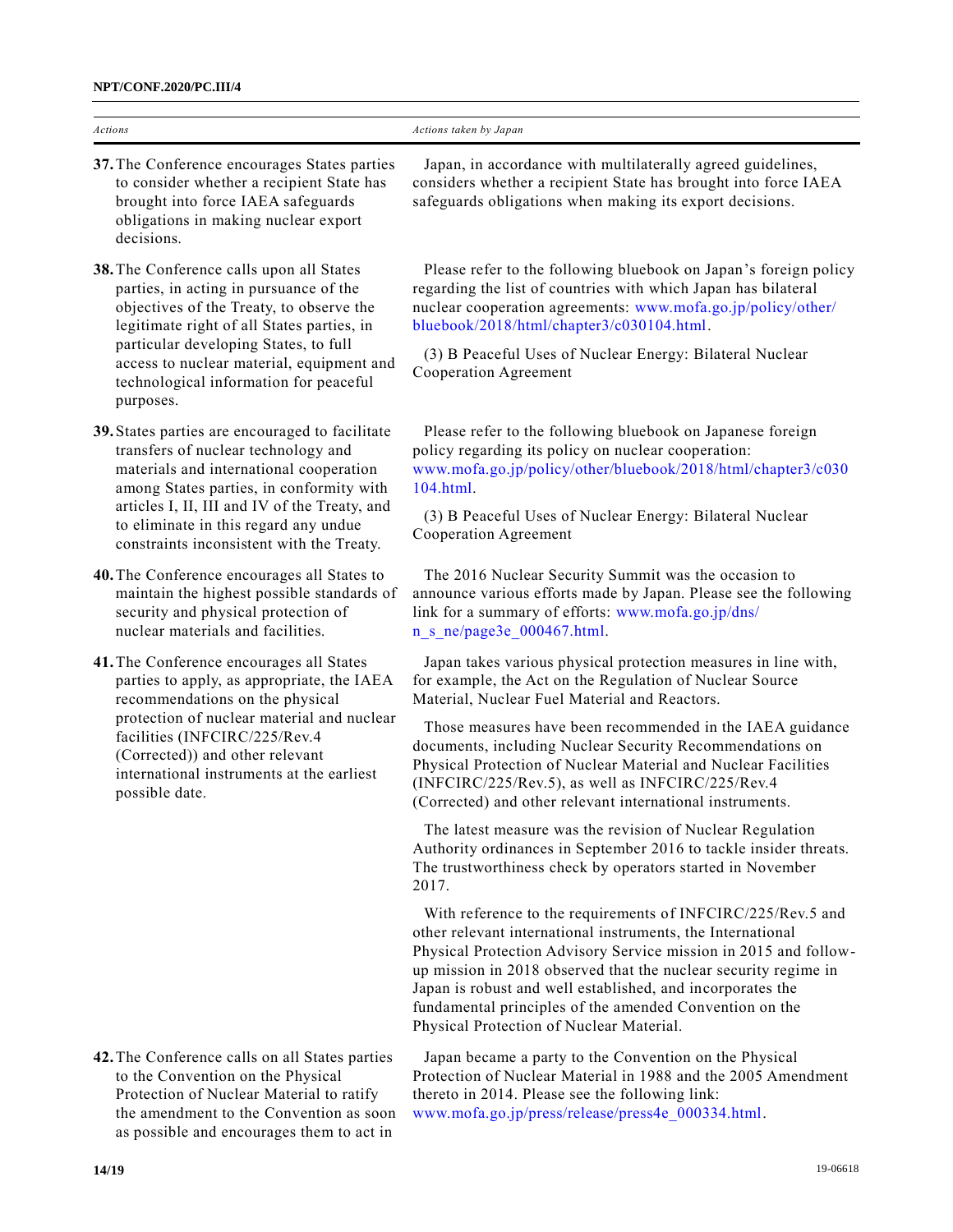| Actions                                                                                                                                                                                                                                                                                                                                                                                                                                                                                                                                                                                                                                                                          | Actions taken by Japan                                                                                                                                                                                                                                                                                                                                                                                                                                                                                                                                                                                                                                                                                                                                                                             |
|----------------------------------------------------------------------------------------------------------------------------------------------------------------------------------------------------------------------------------------------------------------------------------------------------------------------------------------------------------------------------------------------------------------------------------------------------------------------------------------------------------------------------------------------------------------------------------------------------------------------------------------------------------------------------------|----------------------------------------------------------------------------------------------------------------------------------------------------------------------------------------------------------------------------------------------------------------------------------------------------------------------------------------------------------------------------------------------------------------------------------------------------------------------------------------------------------------------------------------------------------------------------------------------------------------------------------------------------------------------------------------------------------------------------------------------------------------------------------------------------|
| accordance with the objectives and the<br>purpose of the amendment until such time<br>as it enters into force. The Conference<br>also encourages all States that have not<br>yet done so to adhere to the Convention<br>and adopt the amendment as soon as<br>possible.                                                                                                                                                                                                                                                                                                                                                                                                          |                                                                                                                                                                                                                                                                                                                                                                                                                                                                                                                                                                                                                                                                                                                                                                                                    |
| 43. The Conference urges all States parties to<br>implement the principles of the revised<br>IAEA Code of Conduct on the Safety and<br>Security of Radioactive Sources, as well<br>as the Guidance on the Import and Export<br>of Radioactive Sources approved by the<br>IAEA Board of Governors in 2004.                                                                                                                                                                                                                                                                                                                                                                        | The IAEA Integrated Regulatory Review Service mission to<br>Japan issued its report. Please see section 2.1 on international<br>obligations and arrangements for international cooperation:<br>www.nsr.go.jp/data/000148261.pdf.                                                                                                                                                                                                                                                                                                                                                                                                                                                                                                                                                                   |
| 44. The Conference calls upon all States<br>parties to improve their national<br>capabilities to detect, deter and disrupt<br>illicit trafficking in nuclear materials<br>throughout their territories, in accordance<br>with their relevant international legal<br>obligations, and calls upon those States<br>parties in a position to do so to work to<br>enhance international partnerships and<br>capacity-building in this regard. The<br>Conference also calls upon States parties<br>to establish and enforce effective<br>domestic controls to prevent the<br>proliferation of nuclear weapons in<br>accordance with their relevant<br>international legal obligations. | Japan's recent matrix regarding the status of its implementation<br>of Security Council resolution 1540 (2004) approved by the<br>Security Council Committee established pursuant to resolution<br>1540 (2004) can be found at:<br>www.un.org/en/sc/1540/documents/Japan%20revised%20matrix.<br>pdf.<br>Japan made proactive contributions during its presidency of the<br>Global Partnership in 2016.<br>Japan has participated proactively in the Proliferation Security<br>Initiative exercises and meetings. Japan hosted the Initiative's<br>maritime interdiction exercise in Pacific Shield 18 in July 2018.<br>See: www.mofa.go.jp/dns/n s ne/page25e 000216.html.<br>Japan hosted the plenary meeting of the Global Initiative to<br>Combat Nuclear Terrorism in Tokyo in June 2017. See: |

**45.**The Conference encourages all States parties that have not yet done so to become party to the International Convention for the Suppression of Acts of Nuclear Terrorism as soon as possible.

**46.**The Conference encourages IAEA to continue to assist the States parties in strengthening their national regulatory controls of nuclear material, including the establishment and maintenance of the State systems of accounting for and control of nuclear material, as well as systems on regional level. The Conference calls upon IAEA member States to broaden their support for the relevant IAEA programmes.

Japan participates in the IAEA Incident and Trafficking Database and reports when incidents occur.

[www.mofa.go.jp/press/release/press4e\\_001613.html.](http://www.mofa.go.jp/press/release/press4e_001613.html)

Japan became a party to the International Convention for the Suppression of Acts of Nuclear Terrorism in 2007.

Japan, through the Integrated Support Center for Nuclear Non-Proliferation and Nuclear Security, actively organizes various bilateral seminars and workshops and international training courses for personnel of other Member States to enhance the functions of their State System of Accounting for and Control of Nuclear Material and some training courses for IAEA personnel, such as a training course on inspection methods for reprocessing processes both at the Japan Atomic Energy Agency experimental facilities and the Tokai Reprocessing Plant.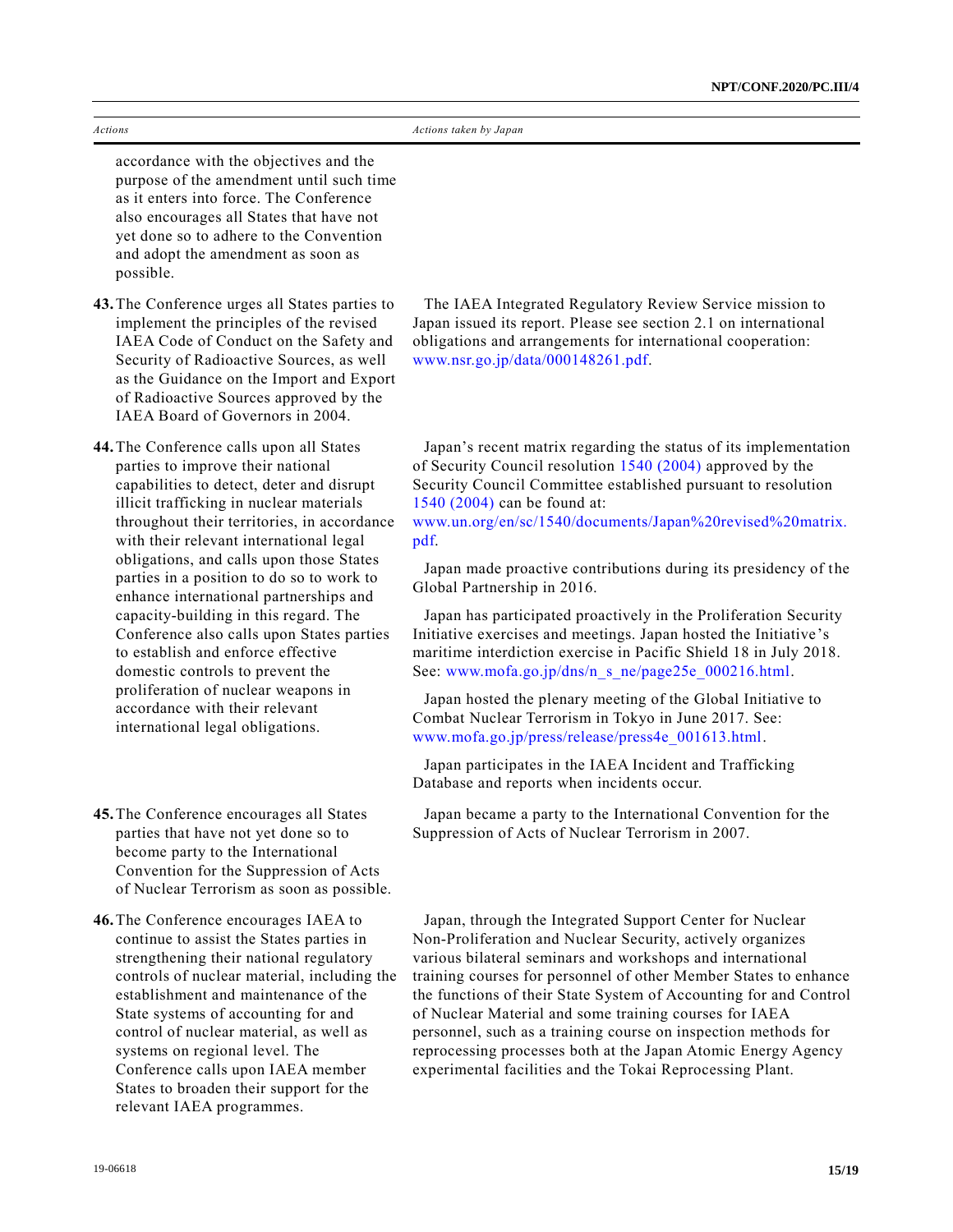#### **III. Peaceful uses of nuclear energy**

- **47.**Respect each country's choices and decisions in the field of peaceful uses of nuclear energy without jeopardizing its policies or international cooperation agreements and arrangements for peaceful uses of nuclear energy and its fuel cycle policies.
- **48.**Undertake to facilitate, and reaffirm the right of States parties to participate in, the fullest possible exchange of equipment, materials and scientific and technological information for the peaceful uses of nuclear energy.
- **49.**Cooperate with other States parties or international organizations in the further development of nuclear energy for peaceful purposes, with due consideration for the needs of the developing areas of the world.
- **50.**Give preferential treatment to the non-nuclear-weapon States parties to the Treaty, taking the needs of developing countries, in particular, into account.
- **51.**Facilitate transfers of nuclear technology and international cooperation among States parties in conformity with articles I, II, III, and IV of the Treaty, and eliminate in this regard any undue constraints inconsistent with the Treaty.
- **52.**Continue efforts, within IAEA, to enhance the effectiveness and efficiency of its technical cooperation programme.
- **53**.Strengthen the IAEA technical cooperation programme in assisting developing States parties in the peaceful uses of nuclear energy.
- **54.**Make every effort and to take practical steps to ensure that IAEA resources for technical cooperation activities are sufficient, assured and predictable.

Japan pursues peaceful uses of nuclear energy in both power applications and various fields of non-power applications under the principle that the use of nuclear technology must be accompanied at all its stages by commitments to and ongoing implementation of the highest standards of safety and security and effective safeguards with full transparency.

See action 39.

See the latest IAEA Technical Cooperation Report for examples of Japan's efforts: [www-legacy.iaea.org/About/Policy/](https://www-legacy.iaea.org/About/Policy/GC/GC62/GC62InfDocuments/English/gc62inf-4_en.pdf) [GC/GC62/GC62InfDocuments/English/gc62inf-4\\_en.pdf.](https://www-legacy.iaea.org/About/Policy/GC/GC62/GC62InfDocuments/English/gc62inf-4_en.pdf)

See the latest IAEA Technical Cooperation Report for examples of Japanese efforts: [www-legacy.iaea.org/About/Policy/](https://www-legacy.iaea.org/About/Policy/GC/GC62/GC62InfDocuments/English/gc62inf-4_en.pdf) [GC/GC62/GC62InfDocuments/English/gc62inf-4\\_en.pdf.](https://www-legacy.iaea.org/About/Policy/GC/GC62/GC62InfDocuments/English/gc62inf-4_en.pdf)

See action 38.

Japan is actively participating in relevant meetings held by IAEA to enhance the effectiveness and efficiency of the IAEA technical cooperation programme, including of the Board of Governors and General Conference.

Japan is actively participating in the Board of Governors Technical Assistance and Cooperation Committee, and Japan has also contributed to the Technical Cooperation Fund and the Peaceful Uses Initiative to strengthen the IAEA technical cooperation programme.

The Japanese rate of attainment with regard to the Technical Cooperation Fund has continuously been 100 per cent.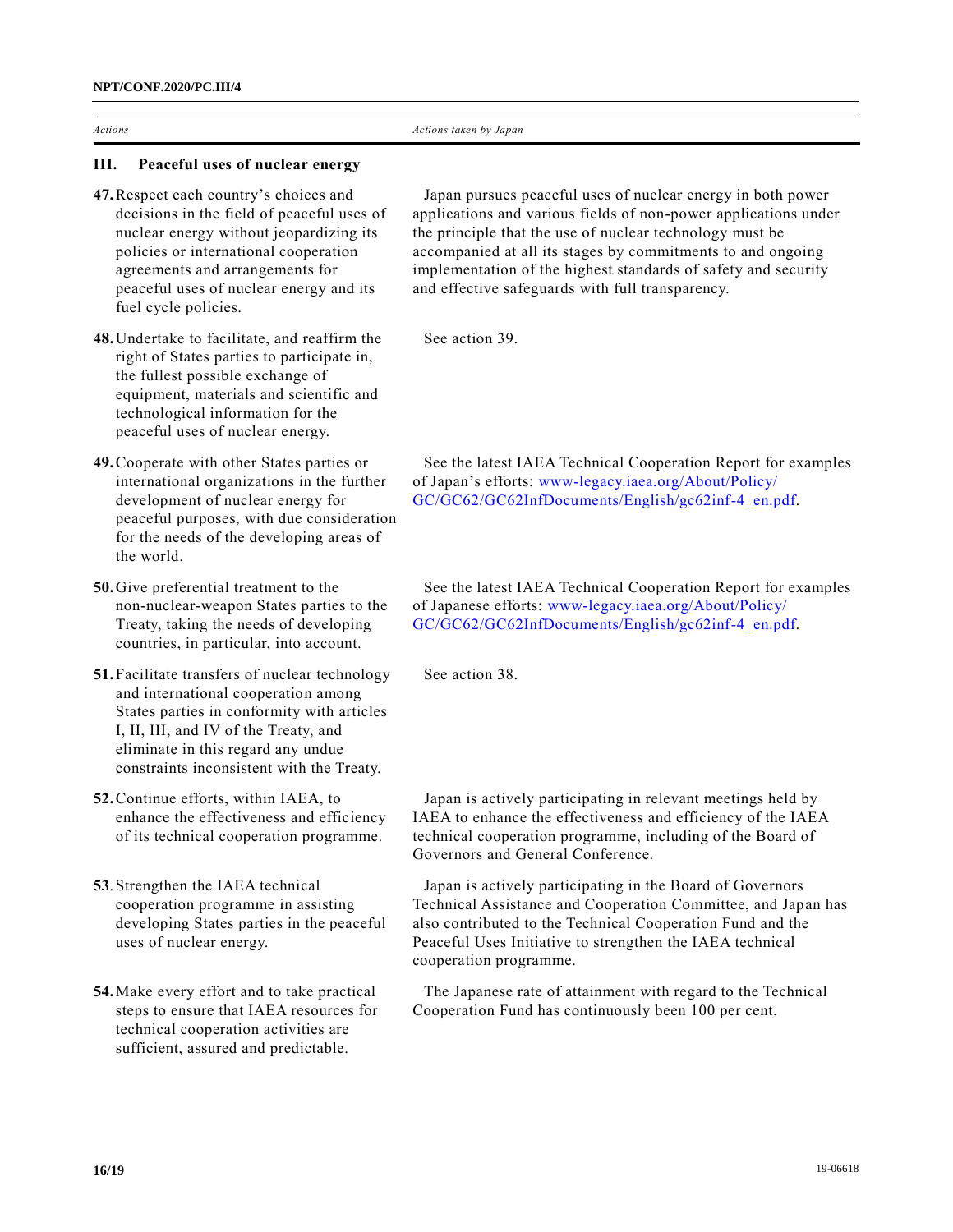| Actions                                                                                                                                                                                                                                                                                                                                                                                | Actions taken by Japan                                                                                                                                                                                                                                                                                                                                                                                                                                                                                                                                                                                                           |
|----------------------------------------------------------------------------------------------------------------------------------------------------------------------------------------------------------------------------------------------------------------------------------------------------------------------------------------------------------------------------------------|----------------------------------------------------------------------------------------------------------------------------------------------------------------------------------------------------------------------------------------------------------------------------------------------------------------------------------------------------------------------------------------------------------------------------------------------------------------------------------------------------------------------------------------------------------------------------------------------------------------------------------|
| 55. Encourage all States in a position to do so<br>to make additional contributions to the<br>initiative designed to raise 100 million<br>dollars over the next five years as<br>extrabudgetary contributions to IAEA<br>activities, while welcoming the<br>contributions already pledged by<br>countries and groups of countries in<br>support of IAEA activities.                    | Japan has contributed over \$34 million to the Peaceful Uses<br>Initiative in total (as of January 2019).                                                                                                                                                                                                                                                                                                                                                                                                                                                                                                                        |
| 56. Encourage national, bilateral and<br>international efforts to train the necessary<br>skilled workforce needed to develop<br>peaceful uses of nuclear energy.                                                                                                                                                                                                                       | See the links below for examples of Japan's efforts:                                                                                                                                                                                                                                                                                                                                                                                                                                                                                                                                                                             |
|                                                                                                                                                                                                                                                                                                                                                                                        | - Japan Atomic Energy Agency/Integrated Support Center for<br>Nuclear Non-Proliferation and Nuclear Security<br>(www.jaea.go.jp/04/iscn/activity/forum_en.html)                                                                                                                                                                                                                                                                                                                                                                                                                                                                  |
|                                                                                                                                                                                                                                                                                                                                                                                        | Japan Nuclear Human Resource Development Network<br>$(https://jn-hrd-n.jaea.gov.jp/en/)$                                                                                                                                                                                                                                                                                                                                                                                                                                                                                                                                         |
|                                                                                                                                                                                                                                                                                                                                                                                        | - Regional Cooperation Agreement (www.rcaro.org/)                                                                                                                                                                                                                                                                                                                                                                                                                                                                                                                                                                                |
|                                                                                                                                                                                                                                                                                                                                                                                        | - IAEA Response and Assistance Network Capacity Building<br>Centre in Fukushima (www.iaea.org/newscenter/<br>pressreleases/iaea-ranet-capacity-building-centre-fukushima-<br>begins-work; www.iaea.org/newscenter/news/school-of-<br>radiation-emergency-management-held-in-iaea-capacity-<br>building-centre; www.iaea.org/newscenter/news/iaea-course-<br>in-asia-and-pacific-region-focuses-on-the-use-of-radiation-<br>monitoring-for-public-protection-in-a-nuclear-emergency;<br>www.iaea.org/newscenter/news/japan-to-support-use-of-ndt-<br>technology-for-recovery-from-earthquakes-floods-in-asia-<br>and-the-pacific) |
| 57. Ensure that, when developing nuclear                                                                                                                                                                                                                                                                                                                                               | See the following link for examples:                                                                                                                                                                                                                                                                                                                                                                                                                                                                                                                                                                                             |
| energy, including nuclear power, the use<br>of nuclear energy must be accompanied<br>by commitments to and ongoing<br>implementation of safeguards as well as<br>appropriate and effective levels of safety<br>and security, consistent with States'<br>national legislation and respective<br>international obligations.                                                              | IAEA, Country Nuclear Power Profiles, 2018 edition: Japan<br>(https://cnpp.iaea.org/countryprofiles/Japan/Japan.htm).                                                                                                                                                                                                                                                                                                                                                                                                                                                                                                            |
| 58. Continue to discuss further, in a<br>non-discriminatory and transparent<br>manner under the auspices of IAEA or                                                                                                                                                                                                                                                                    | Please see IAEA resolution GC(62)/RES/9, entitled<br>"Strengthening the Agency's activities related to nuclear science,<br>technology and applications". Japan supports the resolution.                                                                                                                                                                                                                                                                                                                                                                                                                                          |
| regional forums, the development of<br>multilateral approaches to the nuclear<br>fuel cycle, including the possibilities of<br>creating mechanisms for assurance of<br>nuclear fuel supply, as well as possible<br>schemes dealing with the back-end of the<br>fuel cycle without affecting rights under<br>the Treaty and without prejudice to<br>national fuel cycle policies, while | The "B Nuclear Power Applications" in the resolution refer to<br>such items as jointly enhancing innovations in nuclear reactors<br>and fuel cycles, as well as discussion among interested member<br>States on the development of multilateral approaches to the<br>nuclear fuel cycle. See: www-<br>legacy.iaea.org/About/Policy/GC/GC62/GC62Resolutions/Englis<br>$h/gc62res-9$ en.pdf.                                                                                                                                                                                                                                       |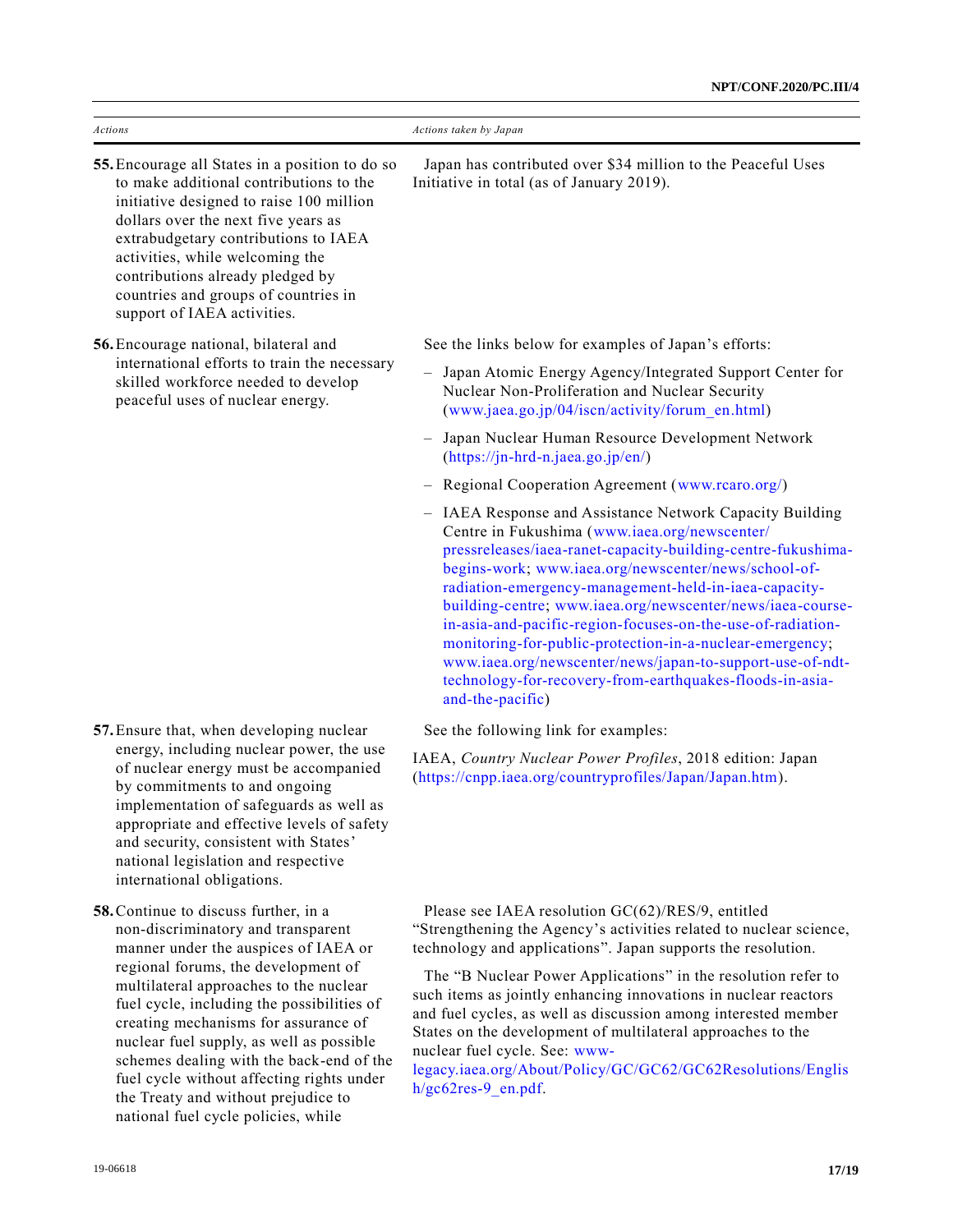| Actions                                                                                                                                                                                                                                                                                                                                                                                                                                                                                                                                                                                                                                       | Actions taken by Japan                                                                                                                                                                                                                                                                                                                                                                                                                                                                                                                                                                                                                                                                                                                      |
|-----------------------------------------------------------------------------------------------------------------------------------------------------------------------------------------------------------------------------------------------------------------------------------------------------------------------------------------------------------------------------------------------------------------------------------------------------------------------------------------------------------------------------------------------------------------------------------------------------------------------------------------------|---------------------------------------------------------------------------------------------------------------------------------------------------------------------------------------------------------------------------------------------------------------------------------------------------------------------------------------------------------------------------------------------------------------------------------------------------------------------------------------------------------------------------------------------------------------------------------------------------------------------------------------------------------------------------------------------------------------------------------------------|
| tackling the technical, legal and<br>economic complexities surrounding these<br>issues, including, in this regard, the<br>requirement of IAEA full scope<br>safeguards.                                                                                                                                                                                                                                                                                                                                                                                                                                                                       |                                                                                                                                                                                                                                                                                                                                                                                                                                                                                                                                                                                                                                                                                                                                             |
| 59. Consider becoming party, if they have not<br>yet done so, to the Convention on<br>Nuclear Safety, the Convention on Early<br>Notification of a Nuclear Accident, the<br>Convention on Assistance in the Case of<br>a Nuclear Accident or Radiological<br>Emergency, the Joint Convention on the<br>Safety of Spent Fuel Management and on<br>the Safety of Radioactive Waste<br>Management, the International<br>Convention for the Suppression of Acts<br>of Nuclear Terrorism, the Convention on<br>the Physical Protection of Nuclear<br>Material, and to ratify its amendment so<br>that it may enter into force at an early<br>date. | Japan has already concluded the following:<br>- Convention on Nuclear Safety (1995)<br>- Convention on Early Notification of a Nuclear Accident<br>(1987)<br>Convention on Assistance in the Case of a Nuclear Accident<br>or Radiological Emergency (1987)<br>- Convention on the Physical Protection of Nuclear Material<br>(1988)<br>- Joint Convention on the Safety of Spent Fuel Management<br>and on the Safety of Radioactive Waste Management (2003)<br>- International Convention for the Suppression of Acts of<br>Nuclear Terrorism (2007)<br>- 2005 Amendment to the Convention on the Physical<br>Protection of Nuclear Material (2014)                                                                                       |
| 60. Promote the sharing of best practices in<br>the area of nuclear safety and security,<br>including through dialogue with the<br>nuclear industry and the private sector, as<br>appropriate.                                                                                                                                                                                                                                                                                                                                                                                                                                                | Please refer to Japan's national report for the seventh review<br>meeting of the Contracting Parties to the Convention on Nuclear<br>Safety in 2017: www.nsr.go.jp/data/000170377.pdf.<br>Please refer to Japan's national report for the sixth review<br>meeting of the Contracting Parties to the Joint Convention on the<br>Safety of Spent Fuel Management and on the Safety of<br>Radioactive Waste Management, in 2018: www.nsr.go.jp/<br>data/000232629.pdf.<br>Japan issued a statement by the Head of the Delegation, the<br>Minister of State of the Cabinet Office, Masaji Matsuyama, to the<br>sixty-second session of the IAEA General Conference, on<br>17 September 2018. See: www.mofa.go.jp/mofaj/files/<br>000409519.pdf. |

Japan issued a statement by the State Minister for Foreign Affairs, Kentaro Sonoura, Head of the Delegation of Japan to the IAEA International Conference on Nuclear Security, on 5 December 2016. See: [www.mofa.go.jp/mofaj/files/](http://www.mofa.go.jp/mofaj/files/%0b000209417.pdf) [000209417.pdf.](http://www.mofa.go.jp/mofaj/files/%0b000209417.pdf)

At that conference, Japan announced its intention to work with IAEA to strengthen Japanese counter-terrorism measures, as it will host the Olympic and Paralympic Games in Tokyo in 2020.

In February 2018, Japan and IAEA signed the Practical Arrangements on Cooperation in the Area of Support to the Implementation of Nuclear Security Measures on the Occasion of the Tokyo 2020 Olympic and Paralympic Games. See: [www.mofa.go.jp/press/release/press11e\\_000021.html.](http://www.mofa.go.jp/press/release/press11e_000021.html)